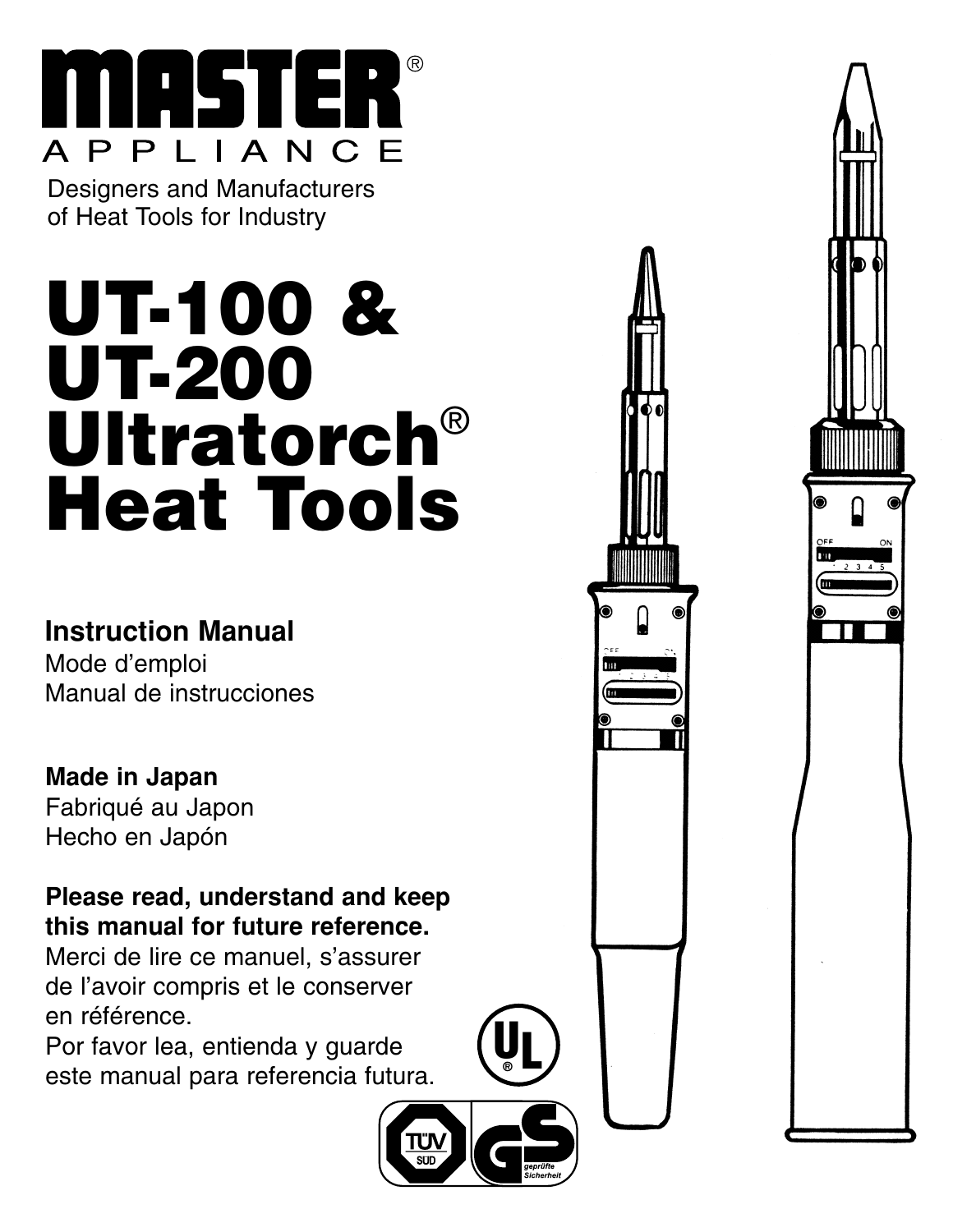### **Regulatory Information**

| (According to EN 45014)                           |  |  |  |
|---------------------------------------------------|--|--|--|
| Master Appliance Corp.                            |  |  |  |
| 2420 - 18th Street Racine, WI 53403 U.S.A.        |  |  |  |
|                                                   |  |  |  |
| UT-100, UT-200                                    |  |  |  |
| Conforms to the following product specifications: |  |  |  |
| EN 123 12.81, EN 292 Parts 1&2, EN 294            |  |  |  |
| Master Appliance Corp. FAX (262) 633-9745         |  |  |  |
|                                                   |  |  |  |

#### **Avis Réglementaires**

| Déclaration de conformité :                   | (Selon EN 45014)                                |  |  |
|-----------------------------------------------|-------------------------------------------------|--|--|
| Nom du fabricant :                            | Master Appliance Corp.                          |  |  |
| Adresse du fabricant :                        | 2420 - 18th Street, Racine, WI 53403 États-Unis |  |  |
| Déclare que le produit suivant :              |                                                 |  |  |
| Nom du produit :                              | U T-100, UT-200                                 |  |  |
| Est conforme aux caractéristiques suivantes : |                                                 |  |  |
| <b>CONSIGNES DE SÉCURITÉ :</b>                | EN 123 12.81, EN 292 Parties 1 et 2, EN 294     |  |  |
| Département qualité :                         | Master Appliance Corp. FAX 1 262 633 97 45      |  |  |

#### **Información de reglamentos**

| Declaración de conformidad:                                          | (Según EN 45014)                           |  |  |
|----------------------------------------------------------------------|--------------------------------------------|--|--|
| Nombre del fabricante:                                               | Master Appliance Corp.                     |  |  |
| Dirección del fabricante:                                            | 2420 - 18th Street Racine, WI 53403 E.U.A. |  |  |
| Declara que el siguiente producto:                                   |                                            |  |  |
| Nombre del producto:                                                 | UT-100, UT-200                             |  |  |
| Está en conformidad con las siguientes especificaciones de producto: |                                            |  |  |
| DIRECTIVAS DE SEGURIDAD:                                             | EN 123 12.81, EN 292 Partes 1 y 2, EN 294  |  |  |
| Departamento de calidad:                                             | Master Appliance Corp. FAX (262) 633-9745  |  |  |

# www.masterappliance.com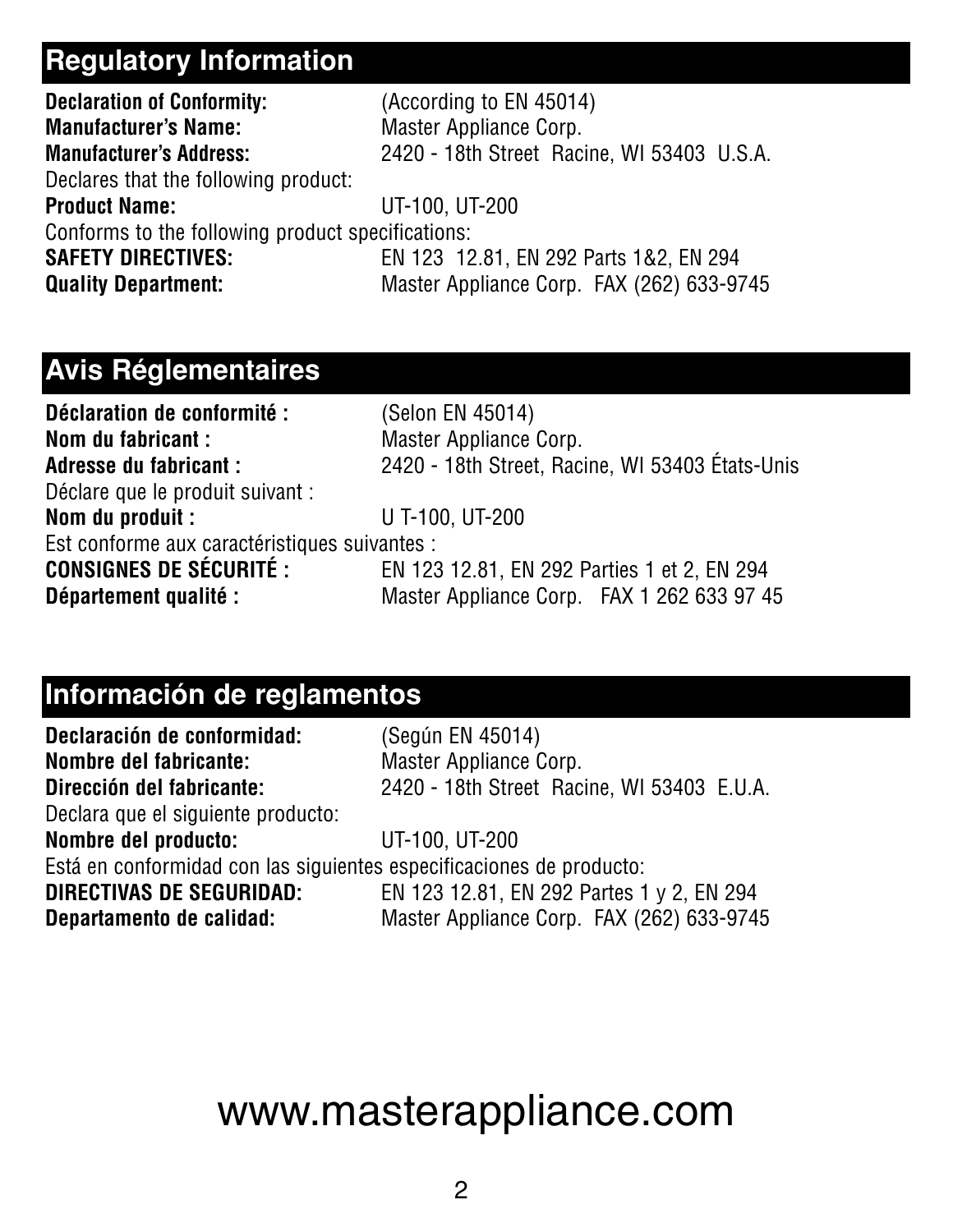#### **Warnings**

**WARNING:** This product, when used for soldering and similar applications, produces chemicals known to the State of California to cause cancer and birth defects or other reproductive harm. **WARNING:** By-products of the combustion of the fuel used by this product contain chemicals known to the State of California to cause cancer and reproductive harm.

**WARNING:** The Department of Transportation Hazardous Material Regulations forbid the carriage of butane or other flammable gas products on passenger aircraft. Do not pack this item or any other flammable gas item, in any checked or carry-on luggage.

#### **Description**

Master Models UT-100 and UT-200 Ultratorch heat tools are variable temperature butane powered, multi-function heat tools. They can be operated as soldering irons, flameless heat tools or torches just by changing tips. Temperature is varied by adjusting the gas control lever.

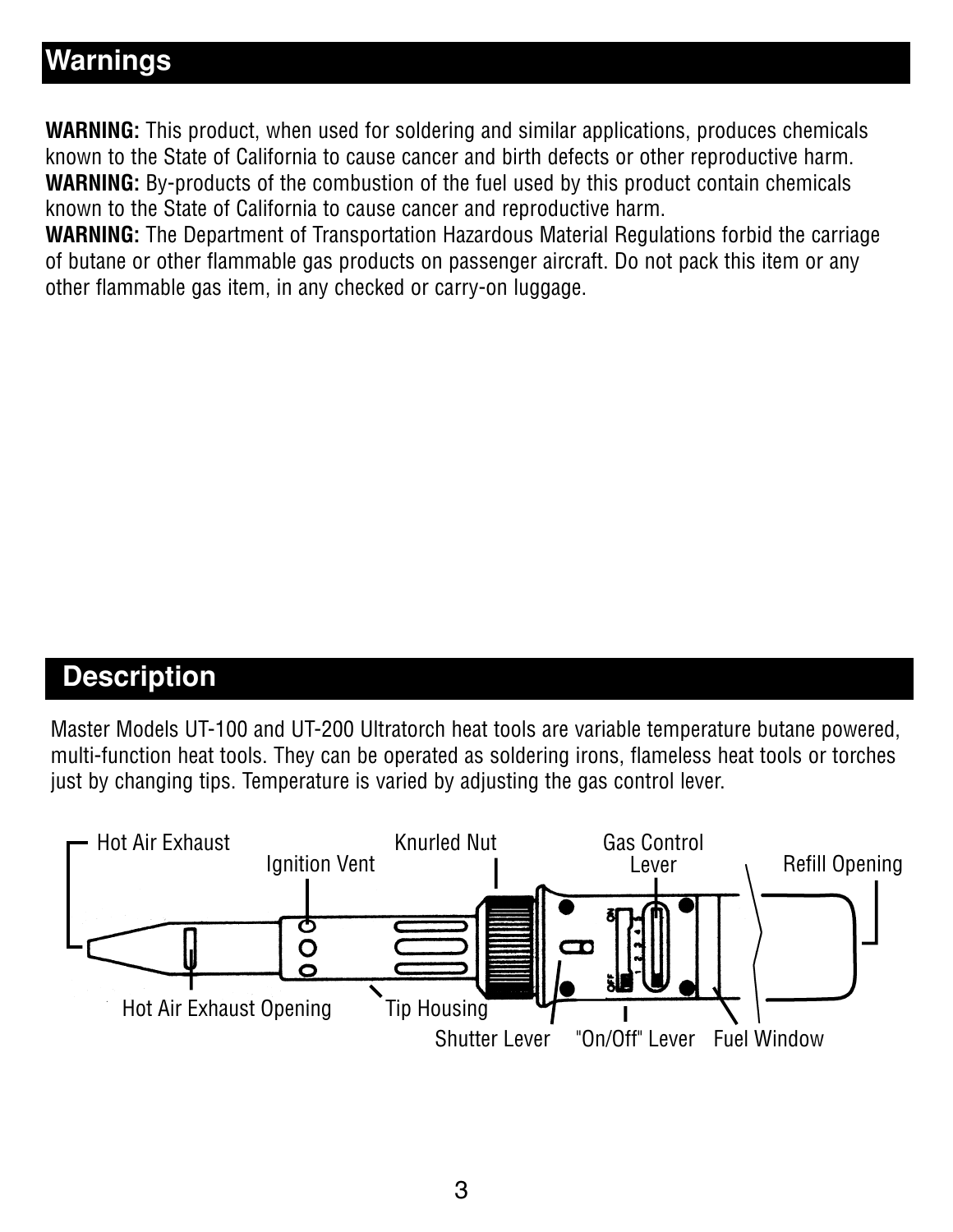#### **Principles of Operation**

This product uses a catalytic gas reaction system. The special catalyst contained in the tip is preheated with a butane flame. The preheated flame is extinguished when the shutter is closed over the ignition vent.

Butane gas continues to flow over the preheated catalyst generating infrared heat which is either conducted through the soldering iron tip or passed through the heat tip as hot gas.



#### **Use as a Soldering Iron, Heat Tool or Torch**

All models come with the soldering tip pre-installed. To change tips, unscrew knurled nut, drop out tip and drop in replacement tip.

**As a soldering iron,** heat conducts into tip. Touch tip to work surface and apply solder. Use proper tip for type of work being performed. Make sure hot air exhaust points away from work surface.

**As a heat tool,** heated gas flows from the end of the heat tip. Use the heated gas to heat, dry or shrink as necessary. Tip temperatures can be varied by adjusting the gas control lever.



**As a torch tool,** flame extends from the end of the tool. Use flame to torch, braze or heat as necessary. Flame size can be varied by adjusting the gas control lever.



#### **Fill with Ultratane Butane**

Unit operates on butane gas and creates infared heat effectively by the use of a catalyst. Use only Master Ultratane butane with your Ultratorch. Make sure on/off lever is in "off" position before filling. To fill, press nozzle of butane can down onto refill opening. Unit is full when gas overflows refill opening. Check window for fuel level.

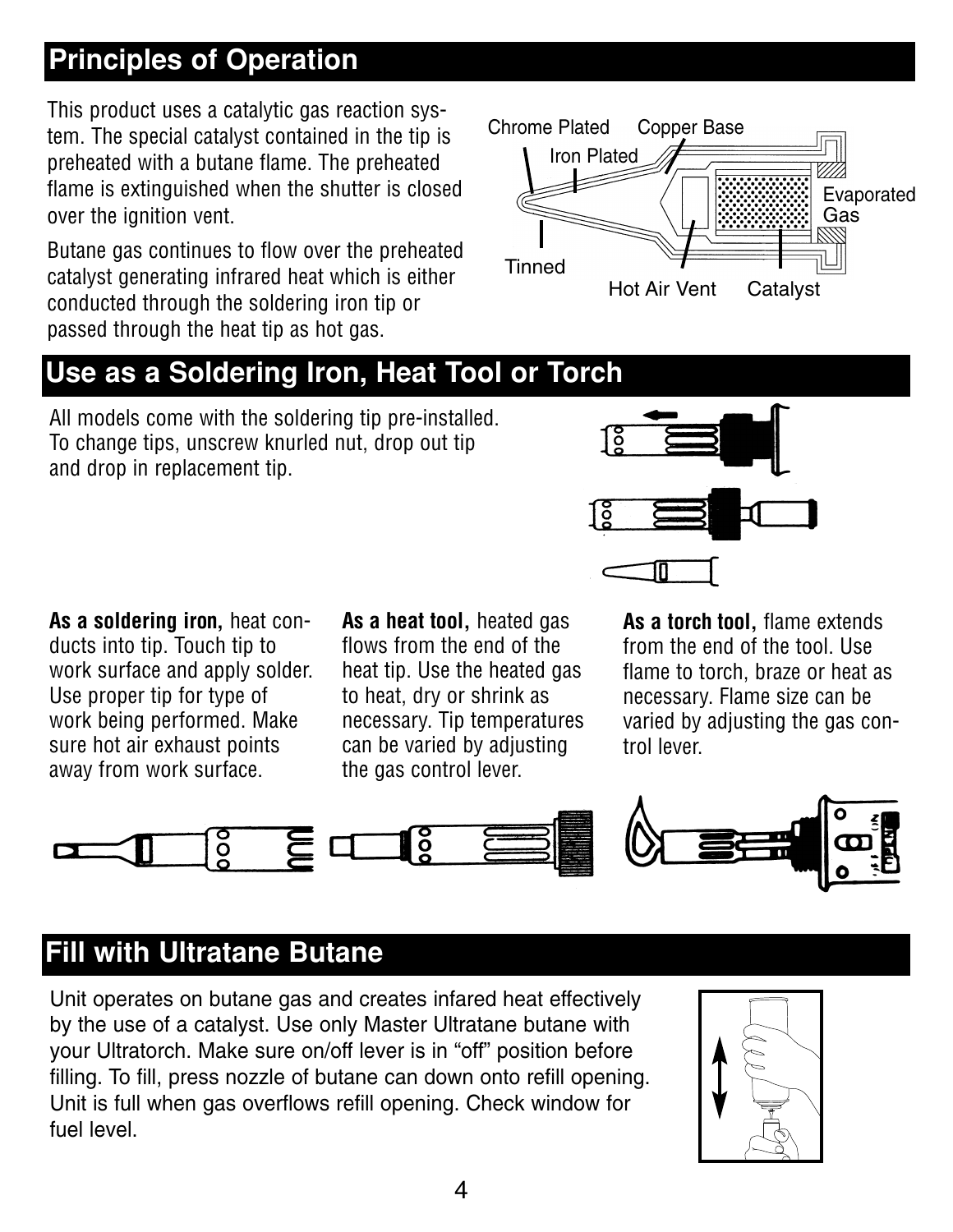



- 1. Remove protective cap. Install soldering tip or heat tip as required by turning the knurled nut and tip housing to the right (figure1) and install tip (figure 2). Retighten knurled nut (Do not over tighten) Never change tips while hot.
- 2. Open the ignition vent by lowering the shutter lever.

Do not touch the hot air exhaust opening. (Figure 4)



- 3. Position the gas control lever to 3 and move on/off lever to "ON". In cold conditions move gas lever higher, in warm conditions, lower.
- 4. Turn "ON/OFF" lever to "ON" position and ignite at ignition vent (Figure 3)
- 5. Wait until a glow is seen at the catalyst (seen through the ignition vent after about 4-5 seconds).
- 6. Close the ignition vent completely by raising the shutter lever (Figure 4). The flame will go out and the gas will react with the catalyst producing heat.
- 7. The heat of the soldering and heat tips can be controlled by the gas control lever (Figure 5).
- 8. Extinguish by turning the gas "ON/OFF" lever to "OFF" until it clicks (figure 6).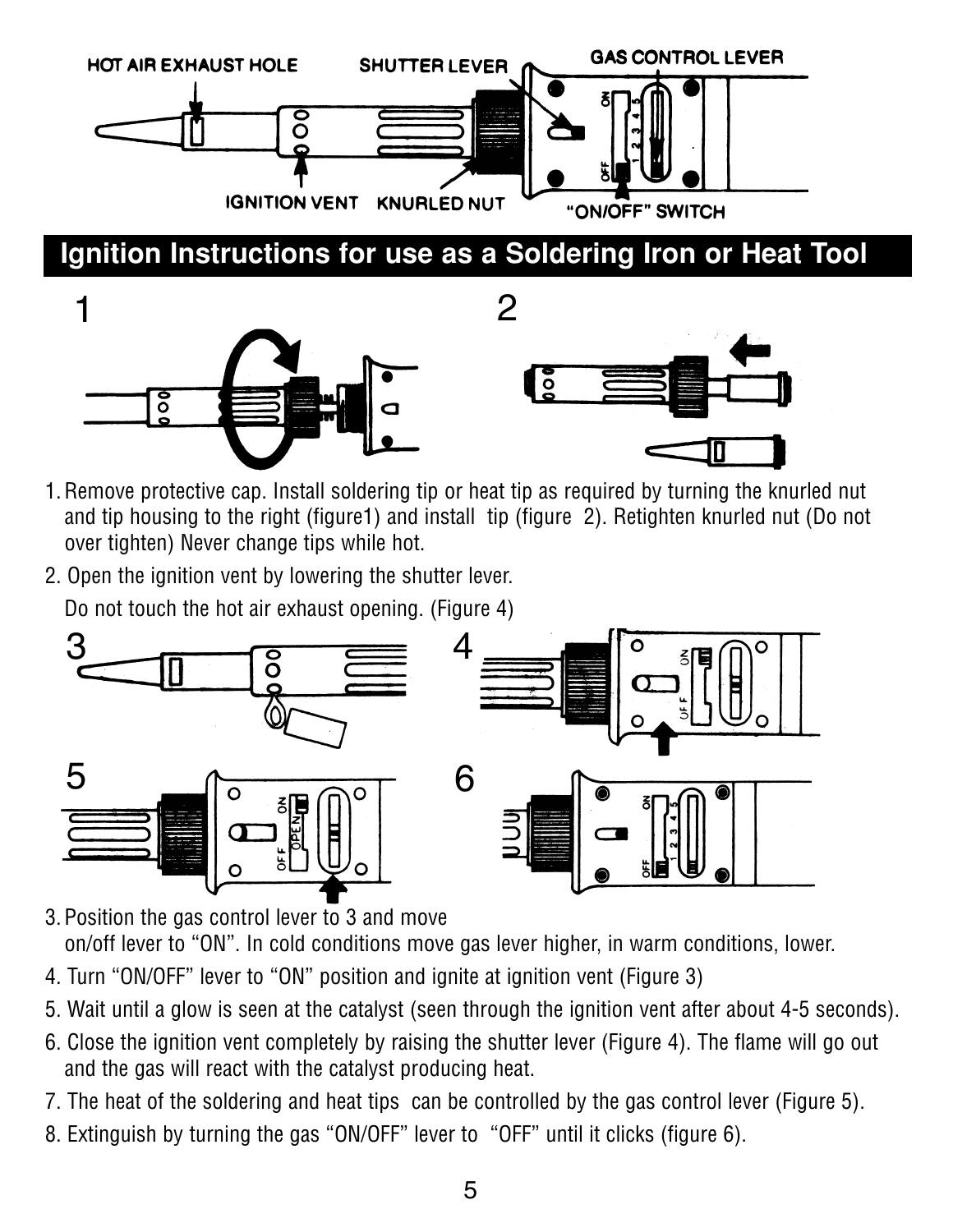#### **UT-100 Ignition Instructions for use as a Butane Torch**



- 1. Remove protective cap. (Do not twist off). Remove the soldering or heat tip by turning the knurled nut and tip housing to the right (figure 1) Retighten knurled nut (Do not over tighten) Never change tips while hot.
- 2. Push shutter lever to backward position.
- 3. Position the gas control lever to 3 and move on/off lever to "ON". And ignite at flame orifice In cold conditions move gas lever higher, in warm, lower, (figure 7)
- 4. Adjust the flame length by using the gas control lever. NOTE: "Flame out" could occur if the temperature control lever is positioned at too high a setting.
- 5. Preheat flame is obtainable by moving the shutter lever half-way up, so that the shutter covers the small holes in the ejector. (However, normal operating position for the shutter lever is completely down.)
- 6. Extinguish by turning the gas "ON/OFF" lever to "OFF" until it clicks (figure 8).

#### **If a large flame is required replace the soldering heat ejector with the torch ejector.**



- 1. Push shutter lever upward to expose the small holes on the solder/heat ejector. Insert the accessory spanner wrench into one of the small holes and turn to the right until loose. Continue to turn with fingers until the ejector is easily removed (Figures 9 and 10)
- 2. Mount the torch ejector in place of the removed ejector. Push the torch ejector downward and then turn until finger tight. Tighten completely with accessory spanner wrench.

#### **NOTE: The original soldering ejector must be reinstalled before using as soldering or heat tool.**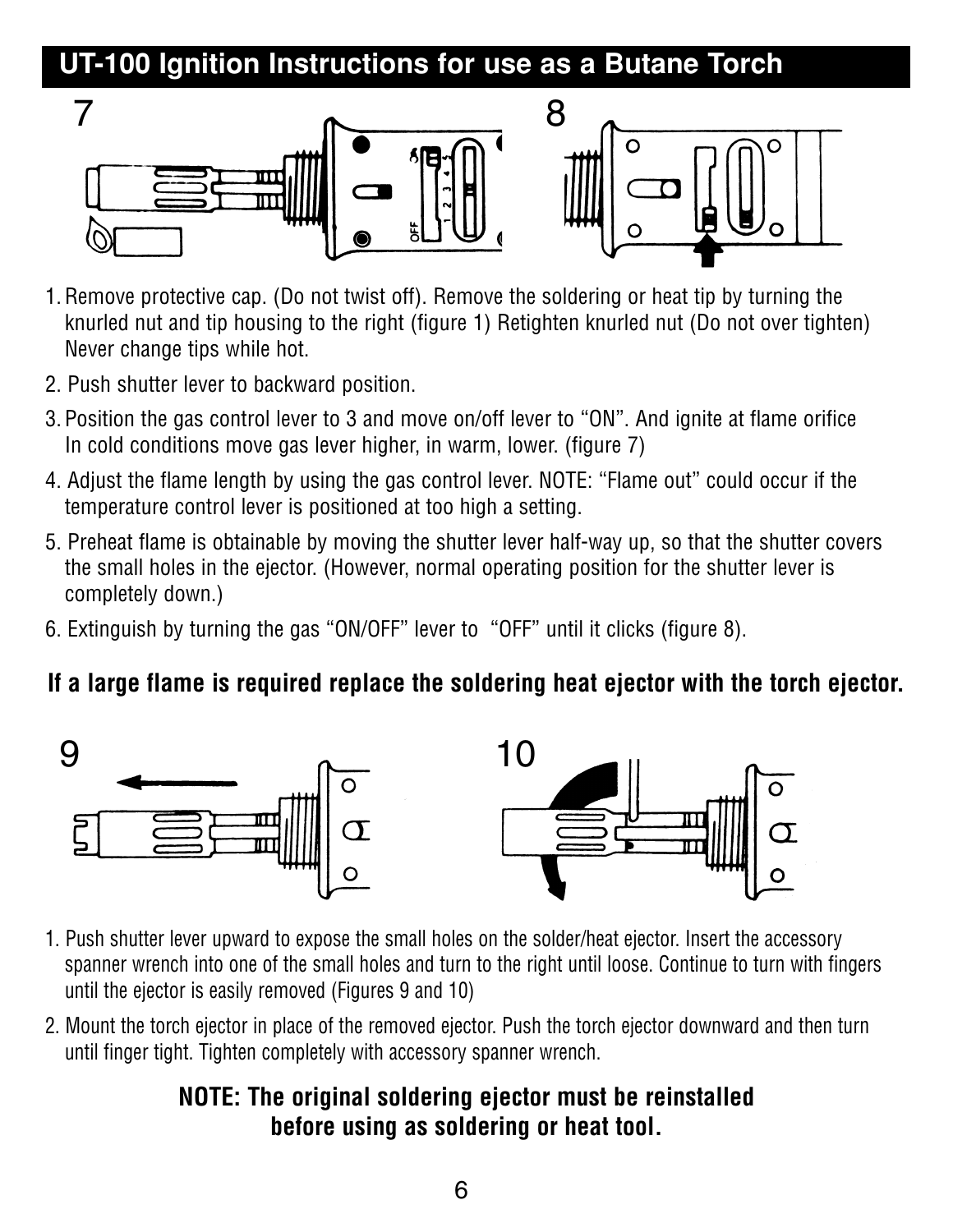#### **UT-200 Ignition Instructions for use as a Butane Torch**





- 1. Remove protective cap. (Do not twist off). Remove the soldering or heat tip by turning the knurled nut and tip housing to the right (figure 11) Retighten knurled nut (Do not over tighten) Never change tips while hot.
- 2. Lower shutter knob and ignite after turning gas lever to open position (figure 12).
- 3. The flame size can be controlled by the gas control lever.

#### **Important Safety Instructions**

To reduce the risk of injury or property damage, READ AND UNDERSTAND the following warnings:

- 1. To prevent fire or damage to work surfaces, be sure hot air exhaust opening is positioned up. Hot air comes out of the exhaust opening in the tip. Keep combustibles and hands away from the opening.
- 2. To prevent fuel tank leakage. do not store in environmental area that exceeds 104°F/40°C (such as car dashboard or trunk, direct sun, glove compartment, or other enclosed, unventilated areas).
- 3. Be sure to turn "ON/OFF" switch to "OFF" after use.
- 4. Do not perform maintenance or re-pair unless unit is completely cool. Be certain "ON/OFF" lever is "OFF".
- 5. Wait for tips to cool before changing. Keep hands and combustibles from tip area while in use.
- 6. When soldering or desoldering always review material safety data sheets (MSDS) for recommended precautions for safe handling and use of

solder, solder paste, flux, conformal coatings and any other chemicals.

- 7. Store away from, and do not use in the presence of children.
- 8. Keep protective cap on unit while not in use.
- 9. Use only in well-ventilated area. Continuous or extended use indoors should be done only with a local exhaust ventilation to the outside.
- 10. Do not expose to open flame or other sources of high temperature.
- 11. To prevent clouding of window, do not use alcohol or alcohol-based cleaner.
- 12. Use only Master Appliance Ultratane Butane Fuel to insure maximum safety and performance. MSDS upon request.
- 13. Always use safety glasses or goggles.
- 14. Do not fill gas or store near open flame, heater, furnace or combustible materials.
- 15. Do not misuse, abuse, alter or tamper.

16. It is your responsibility to follow your governmental regulations when disposing of this unit.

**NOTE:** When operating in extremes of temperature (hot or cold), at high altitude, ignition may be difficult due to the variation of gas pressure caused by these extremes. Gas control settings will also be affected and will vary from those under normal conditions. If difficulties are experienced, please contact our Customer Service Department who will advise on adjustment.

**WARNING:** The Department of Transportation Hazardous Material Regulations forbid the carriage of butane or other flammable gas products on passenger aircraft. Do not pack this item or any other flammable gas item, in any checked or carry-on baggage.

**WARNING:** This product, when used for soldering and similar applications, produces chemicals known to the State of California to cause cancer and birth defects or other reproductive harm.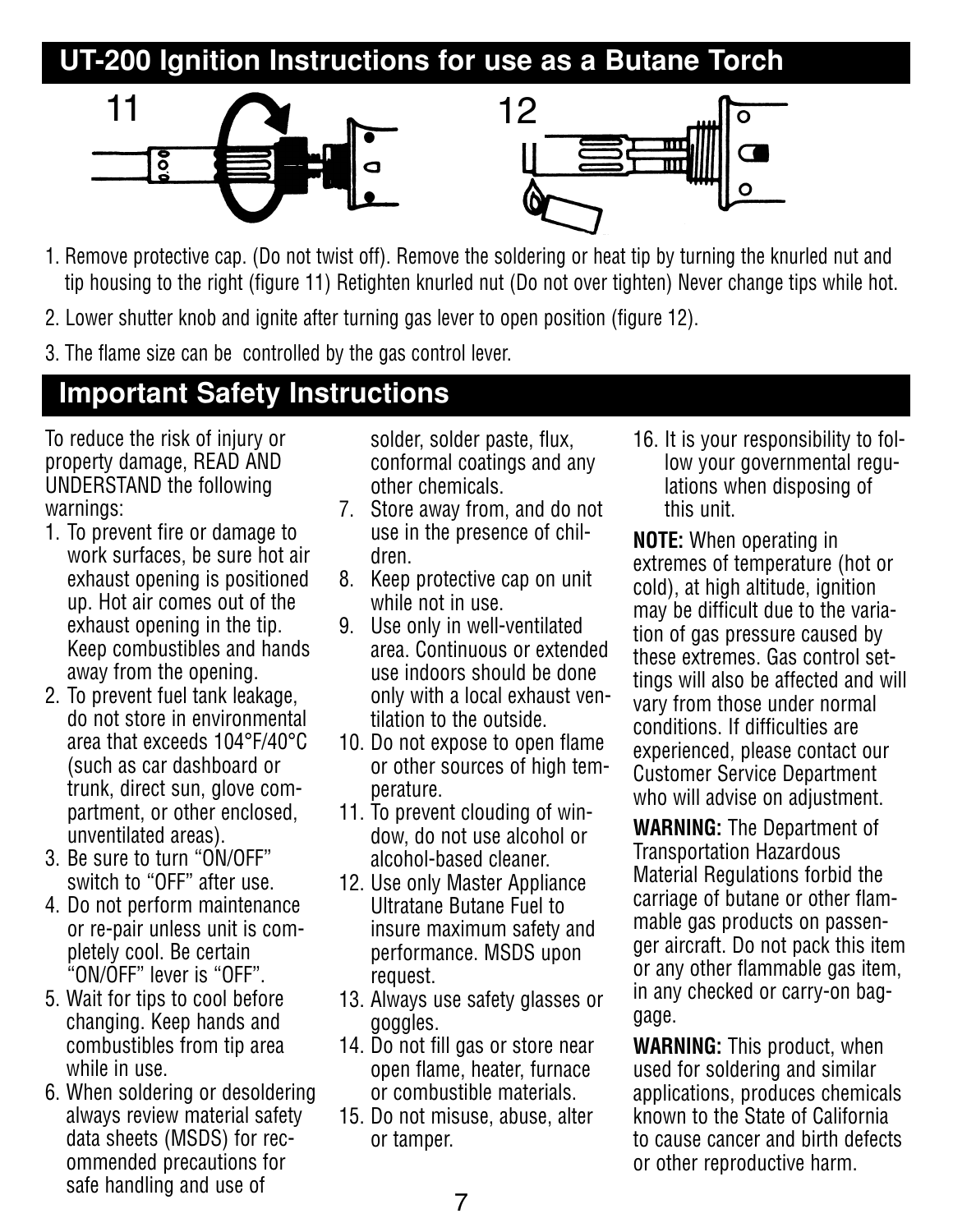#### **How to Empty Tank of Butane Gas if Needed**

- 1. Only empty fuel tank in a well ventilated area and away from ignition sources. Remember butane is heavier than air.
- 2. Depress the filler valve at the back of the tank with a small butane gas escape through the small orifice opening. It takes approximately one minute for the butane to escape from the tank. Be careful that the butane does not hit against your fingers or hands. This could cause frostbite of the skin.
- 3.One method is to poke a small bladed screwdriver through a piece of paper and then carefully depress the filler valve. The escaping gas will hit the paper and not your hand.
- bladed screwdriver and let the 4. Never turn gas lever to "ON" and allow gas to evacuate through the ejector/tip. Doing this will clog the ejector and lead to premature failure.
- 5. Never try to unscrew the filler valve as it is adhesively bonded to the tank. Breaking of this bond will destroy the unit, causing the tank to leak.



#### **Specifications**

|                                                 | UT-100                                                            | <b>UT-200</b>                                                  |
|-------------------------------------------------|-------------------------------------------------------------------|----------------------------------------------------------------|
| Overall length with soldering tip               | 242mm (9.5 in.)                                                   | 286mm (11.3 in.)                                               |
| Overall length with heat tip                    | 227mm (6.9 in.)                                                   | 268mm (10.5 in.)                                               |
| Overall length as torch                         | 198mm (7.8 in.)                                                   | 235mm (9.3 in.)                                                |
| Weight (when gas filled)                        | 105g (3.7 oz.)                                                    | 220g (7.8 oz.)                                                 |
| Approximate temp. soldering tip                 | $250^{\circ}$ - $500^{\circ}$ C<br>$(392^{\circ} - 932^{\circ}F)$ | $300^\circ$ - 530 $^\circ$ C<br>$(572^{\circ} - 986^{\circ}F)$ |
| Approximate maximum temp. heat tip              | 700°C (1292°F)                                                    | 700°C (1292°F)                                                 |
| Approximate maximum temp. torch                 | 1300°C (2372°F)                                                   | 1300°C (23722°F)                                               |
| <b>Gas Capacity Container</b>                   | 28ml (1.6 cu. in.)                                                | 63ml (3.8 cu. in.)                                             |
| Approximate operating time<br>(one gas filling) | Max. 3 hours<br>at #3 setting                                     | Approx. 70 minutes<br>at #3 setting                            |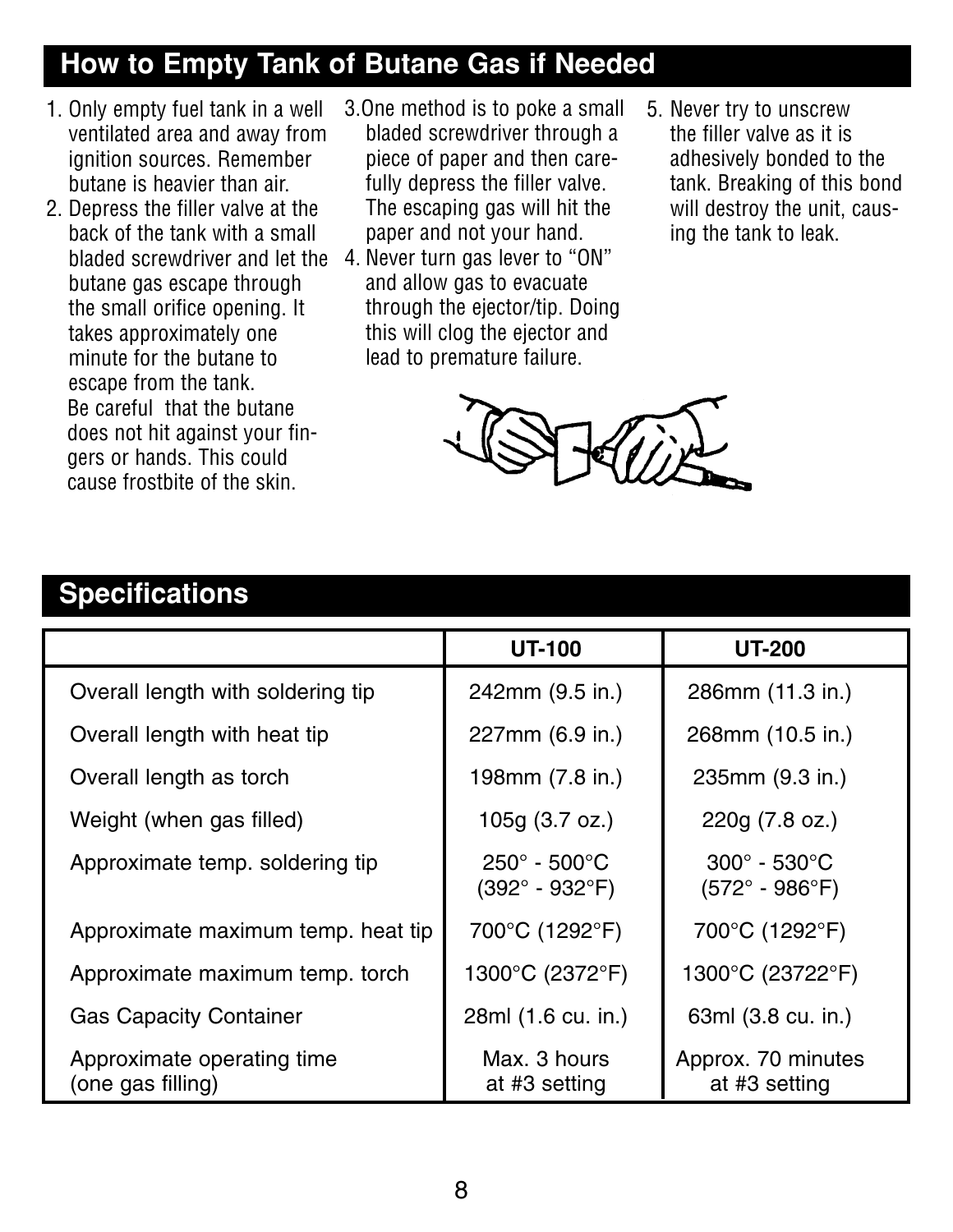#### **Optional Accessories UT-100**



**70-01-01**

1mm dia. tapered needle soldering tip

### **70-01-02**

3.3mm dia. chisel soldering tip (standard)



2mm dia. spade soldering tip

**70-01-04**

3mm dia. spade soldering tip



0.5mm dia. tapered needle soldering tip



2mm dia. micro spade soldering tip



0.5mm dia. square tapered pyramid soldering tip



2mm dia. 35° spade soldering tip



3mm dia. 35° spade soldering tip



1mm dia. offset tapered needle soldering tip



8mm dia. high powered chisel soldering tip



3mm dia.. high powered round head needle soldering tip



5mm dia. high powered long tapered chisel soldering tip



7mm dia. 45° spade soldering tip





9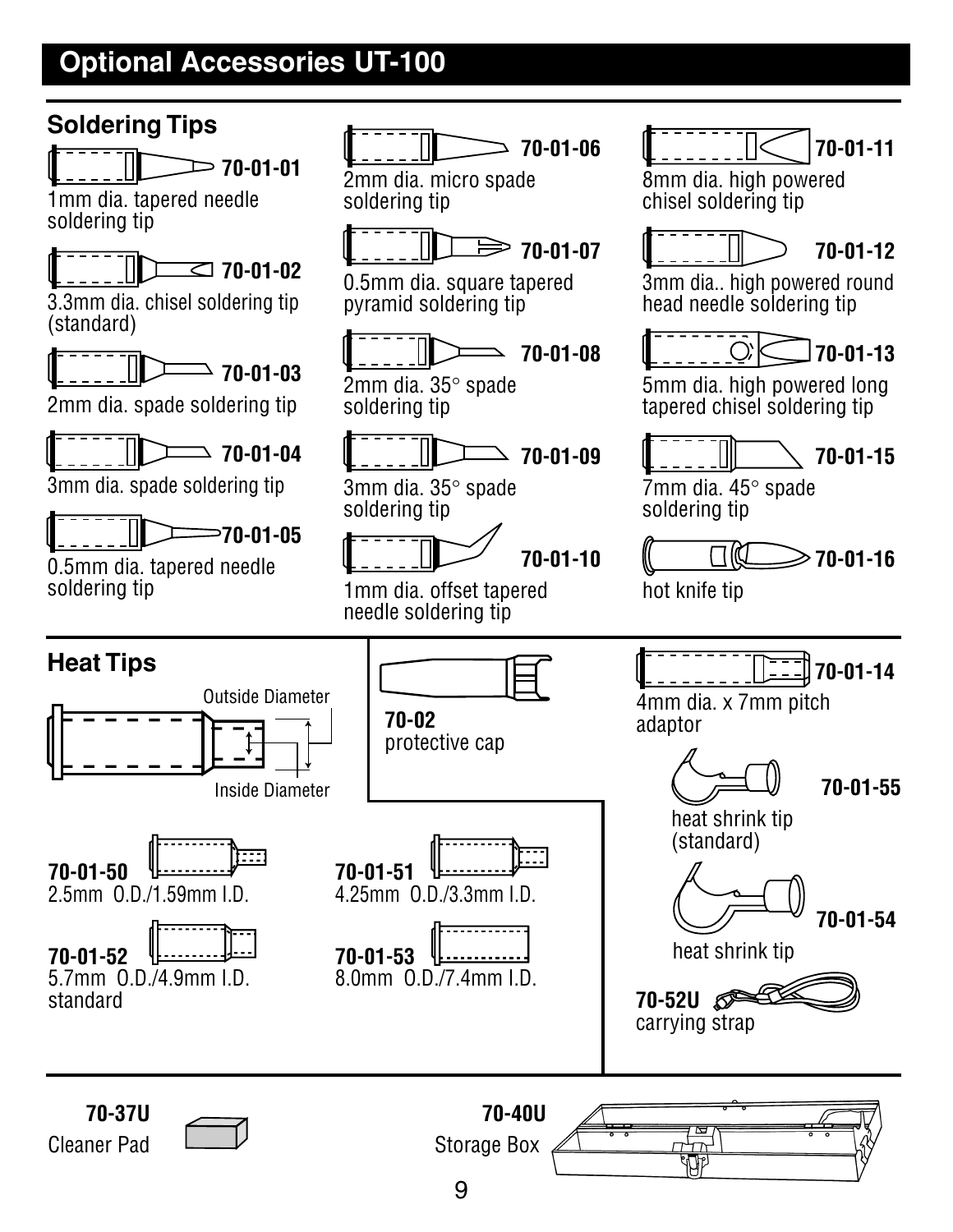#### **Optional Accessories UT-200**



#### **Ultratane™ Butane**

"ULTRA-REFINED" by Master…the only approved butane for Ultratorches.

- Single piece universal tip
- Purest refining method possible
- Special non-clogging formula to permit extended use  $P/N$  51773 5.125 oz.

P/N 10448 - 26gm. canisters

MASTER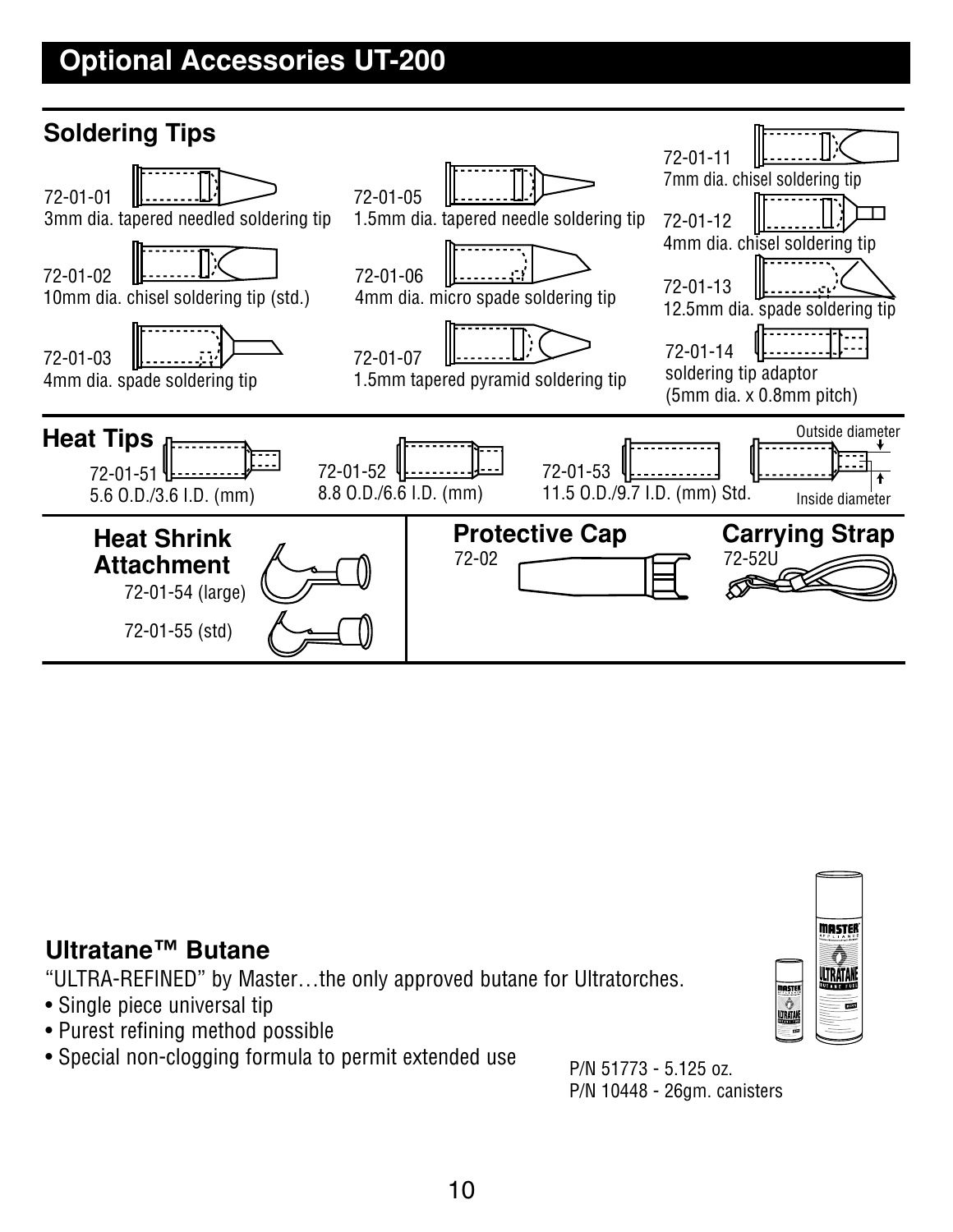| <b>Trouble Shooting</b>       |                                                                 |                                                                                                                             |  |
|-------------------------------|-----------------------------------------------------------------|-----------------------------------------------------------------------------------------------------------------------------|--|
| Problem                       | Probable cause                                                  | <b>Solution</b>                                                                                                             |  |
| Does not ignite               | a. Empty tank<br>b. Clogged ejector<br>c. Fuel setting too high | a. Refill with butane fuel<br>b. Replace with new ejector<br>c. Adjust switch ring or gas<br>control lever to lower setting |  |
| Low gas pressure<br>Low flame | a. Foreign object blocking tips<br>b. Cold fuel                 | a. Clean out or replace tips<br>b. Hold unit in hand to allow unit<br>to warmup. DO NOT HEAT HANDLE.                        |  |
| Not enough heat               | a. Used-up catalyst<br>b. Low fuel                              | a. Replace with new tip<br>b. Refill with butane gas                                                                        |  |

**Note:** Ultratorches utilize the energy produced while evaporating butane gas. Ambient temperature affects operation. Adjust the unit as necessary.

#### **To Replace Ejector**

The ejector is where the air/fuel mixture takes place. Occasionally it may be necessary to replace due to clogging.

Unscrew the knurled nut and remove the tip and tip housing. Push shutter lever upward to expose the small holes on the

solder/heat ejector. Insert the accessory spanner wrench into one of the small holes and turn counter clockwise (CCW) until loose. (Continue to turn until easily removed.) Mount the new ejector in place of the removed ejector. Point the torch ejector downward and

turn clock wise (CW), by hand, until tight. Use spanner wrench to tighten completely. Replace tip and tip housing.

#### **Storage of Your Ultratorch Heat Tool**

- 1. Allow unit to cool and put protective cap on for storage.
- 2. If your unit is not going to be used for awhile, store in the following manner. Store in

proper location avoiding elevated temperatures and away from children.

- 3. Leave tank approximately 1/2 full so lubrication of fuel pickup filter stays wet.
- 4. Set flow control valve at setting 5.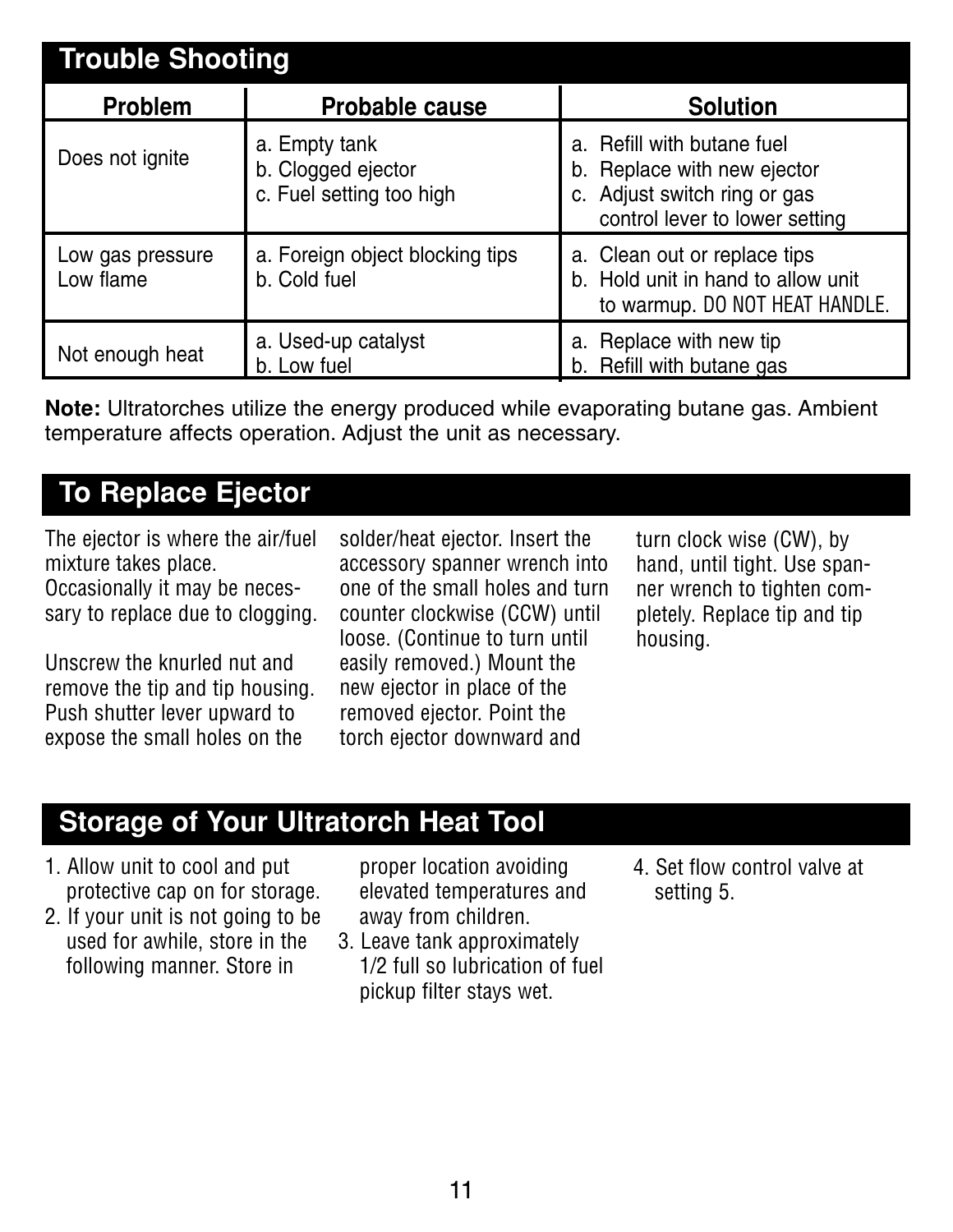#### **One Year Full Warranty**

Your butane powered heat tool was carefully tested and inspected before it was shipped from the factory. We warrant this product to be free from defects in materials and workmanship under normal use and service for one year from date of purchase. In the event of a defect in materials or workmanship, we will either repair or replace, without charge, at our option, any part which in our judgment shows evidence of such defect.

This warranty does not apply to the attachments, tips, burner, or ejector, which are items requiring periodic replacement, nor does it apply if the butane powered heat tool has been misused, abused, altered, tampered with, or used with butane fuel other than Master Appliance Ultratane butane fuel. At the end of the warranty period, Master Appliance shall be under no further obligation, expressed or implied. Some states do not allow limitations on how long an implied warranty lasts, so the above limitation may not apply to you.

Master Appliance assumes no responsibility for and this warranty shall not cover any incidental or consequential damages from any defect in this product or its use. Some states do not allow the exclusion or limitation of incidental or consequential damages, so the above exclusion may not apply to you.

This warranty gives you specific rights and you may also have other rights that may vary from state to state.

For warranty repair a proof of purchase receipt or other appropriate proof of date is required with your return for warranty repair to Master Appliance. All warranty claims must be made to Master Appliance and not the distributor. We decline responsibility where repairs have been made or attempted by others. Any different guarantee made by others is not authorized by us. If a warranty claim is to be made please return your Master Heat Tool prepaid, with proof of purchase and a note describing the problem to our Repair Department. The Department of Transportation Hazardous Material Regulations forbid this item or any other flammable gas item from being shipped via air. **Please empty tool of butane before shipping** as described in this manual under "How to Empty Tank of Butane Gas if needed". See address below.

For repair service we charge a flat rate fee. Please call Master Appliance for the flat rate charge. Return your Master Heat Tool prepaid, with a note describing the problem to:

Master Appliance Corp. Attention: Repair Department 2420 - 18th Street Racine, Wisconsin 53403 U.S.A. Phone: 800-558-9413 262-633-7791 Fax: 262-633-9745 web: www.masterappliance.com e-mail: sales@masterappliance.com

### www.masterappliance.com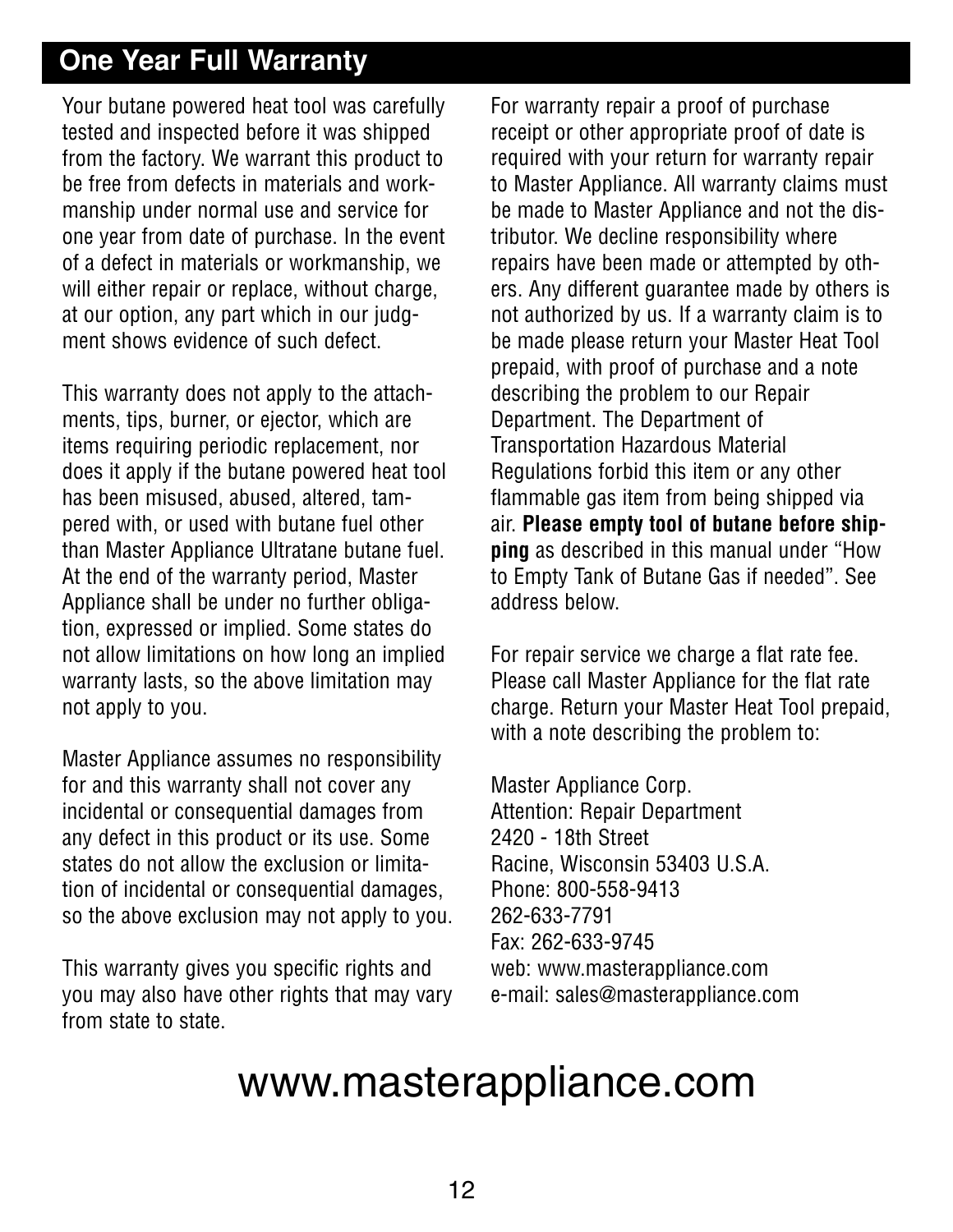# **Mode d'emploi**

#### **UT-100 et UT-200 Outils de chauffe Ultratorch®**

#### **Avertissements**

**AVERTISSEMENT :** Ce produit, lors de son utilisation pour souder ou autres usages similaires, génère des produits chimiques reconnus par l'état de Californie comme cancérigènes ou pouvant provoquer des anomalies congénitales ou des effets nocifs pour la reproduction.

**AVERTISSEMENT :** Certains sous-produits de la combustion du carburant de ce produit contiennent des produits chimiques reconnus par l'état de Californie comme cancérigènes ou nocifs pour la fonction reproductrice.

**AVERTISSEMENT :** Les réglementations du Ministère des transports concernant les produits dangereux interdisent le transport de butane ou autre gaz inflammable par avion. Ne pas mettre cet article, ni aucun autre article contenant un gaz inflammable dans un bagage enregistré ou de cabine.

#### **Description**

Les modèles Master Ultratorch UT-100 et UT-200 sont des outils chauffants multifonctions à température variable fonctionnant au butane. Ils peuvent être utilisés comme fers à souder, outils chauffants sans flamme ou chalumeaux en changeant juste de pointe. Le réglage de la température se fait par régulation de l'alimentation en gaz.

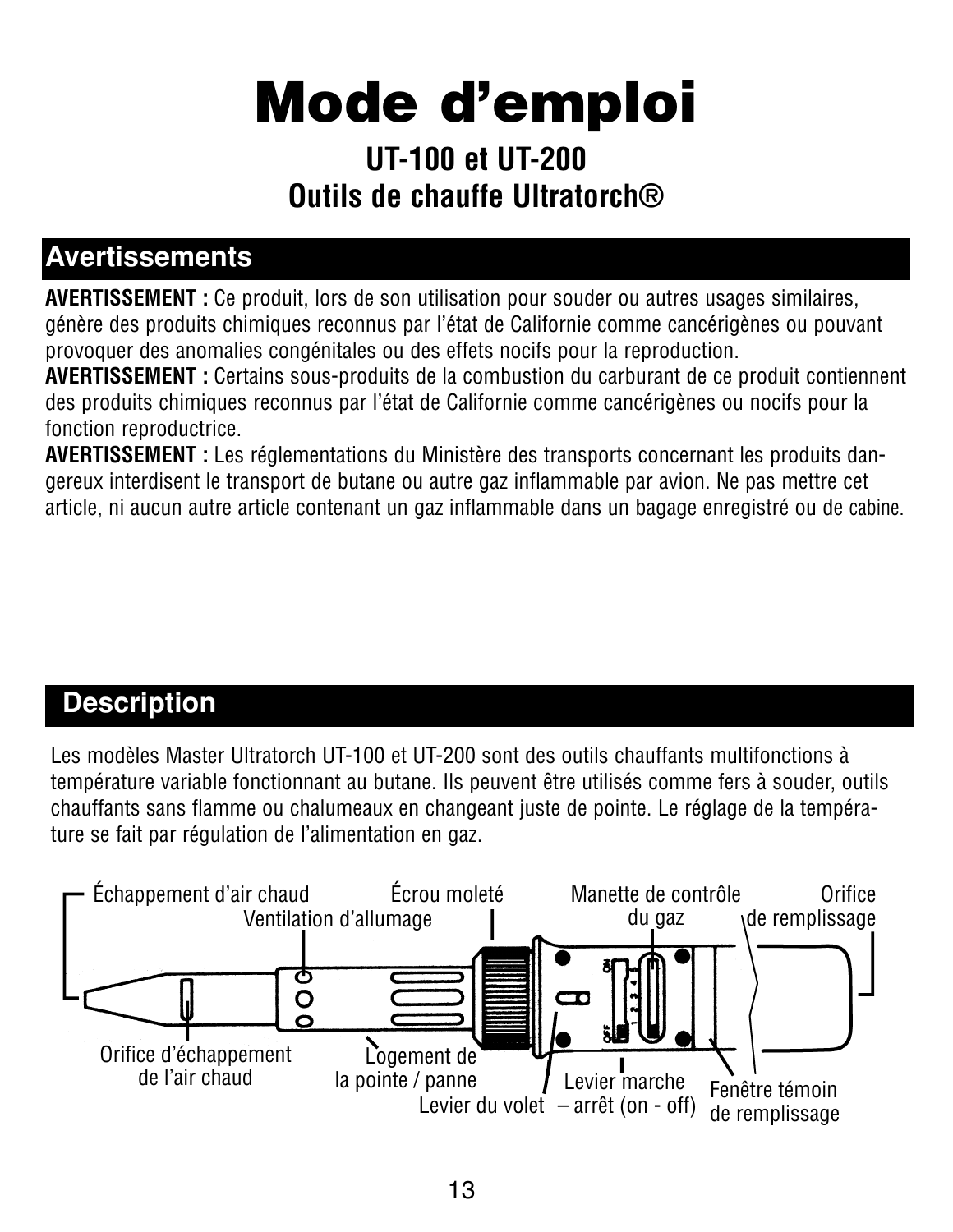#### **Principes de fonctionnement**

Ce produit utilise un système de réaction catalytique au gaz. Le catalyseur spécial inclus dans la pointe est préchauffé à l'aide d'une flamme de butane. La flamme de préchauffage s'éteint lorsque le volet de la ventilation d'allumage se ferme.

Le gaz butane continue à passer sur le catalyseur préchauffé et génère ainsi une chaleur infrarouge qui est soit conduite par la panne du fer à souder ou passe par la pointe chauffante sous forme de gaz chaud.



#### **Utilisable comme fer à souder, outil de chauffe ou chalumeau**

Tous les modèles sont fournis avec la panne du fer en place. Pour changer de pointe, dévisser l'écrou à molette, laisser tomber la pointe installée et mettre en place la pointe souhaitée.



#### **Utilisé comme fer à souder**,

la chaleur arrive à la panne. Toucher la surface de travail avec la panne et appliquer la soudure. Utiliser la panne appropriée au type de travail effectué. S'assurer que l'échappement d'air chaud n'est pas dirigé vers la surface de travail.

#### **Utilisé comme outil de**

**chauffe**, le gaz chauffé sort de l'extrémité de la pointe chauffante. Utiliser le gaz chauffé pour réchauffer, assécher ou rétrécir, selon les besoins. La température de la pointe peut être modifiée à l'aide de la manette d'admission de gaz.

**Utilisé comme chalumeau**, la flamme sort de l'extrémité de l'outil. Utiliser la flamme pour chauffer, braser ou selon les besoins. La taille de la flamme s'ajuste à l'aide de la manette de contrôle du gaz.



#### **Remplir avec du butane Ultratane**

L'outil fonctionne au gaz butane et génère efficacement de la chaleur infrarouge a l'aide d'un catalyseur. Utiliser uniquement du butane Master Ultratane avec l'outil Ultratorch. S'assurer que le levier marche – arrêt (on – off) est en position arrêt «OFF» avant de remplir l'outil. Pour remplir, enfoncer le bec de la cartouche de butane de haut en bas dans l'orifice de remplissage. Le réservoir est plein lorsque le gaz déborde de l'orifice de recharge. Contrôler le niveau de gaz par la fenêtre témoin.

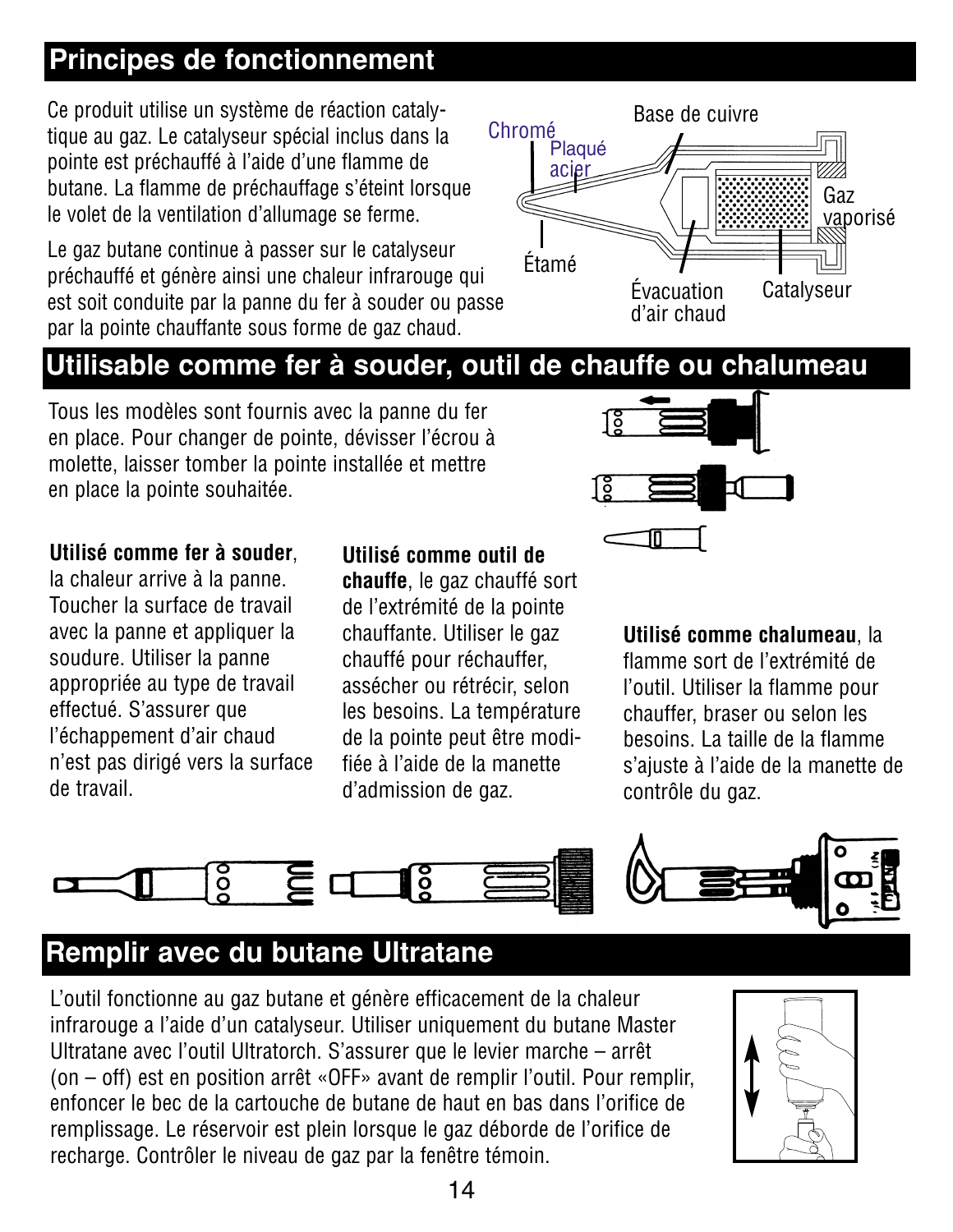

- 1. Retirer le bouchon protecteur. Pour mettre en place la panne de soudage ou la pointe chauffante selon les besoins, tourner l'écrou à molette et le logement de pointe vers la droite (fig. 1) et placer la pointe (fig. 2). Resserrer l'écrou à molette (sans serrer trop). Ne jamais changer de pointe lorsque l'outil est chaud.
- 2. Ouvrir la ventilation d'allumage en baissant le levier du volet. Ne pas toucher l'orifice d'échappement de l'air chaud (fig. 4).
- 3. Placer la manette de contrôle du gaz sur 3 et le levier marche arrêt (on off) en position «ON». Si l'air ambiant est froid, mettre le levier du gaz en position plus haute et en position plus basse s'il fait chaud.



- 4. Mettre le levier marche arrêt en position «ON» et allumer à la ventilation d'allumage (fig. 3).
- 5. Attendre que le catalyseur rougeoie (visible par la ventilation d'allumage après 4 ou 5 secondes).
- 6. Fermer complètement la ventilation d'allumage en levant le levier du volet (fig. 4). La flamme s'éteint et le gaz réagit alors avec le catalyseur et produit de la chaleur.
- 7. La température de la panne de soudage et de la pointe chauffante peut être contrôlée par la manette de contrôle du gaz (fig. 5).
- 8. Pour éteindre, tourner la manette marche arrêt vers «OFF» jusqu'au déclic (fig. 6).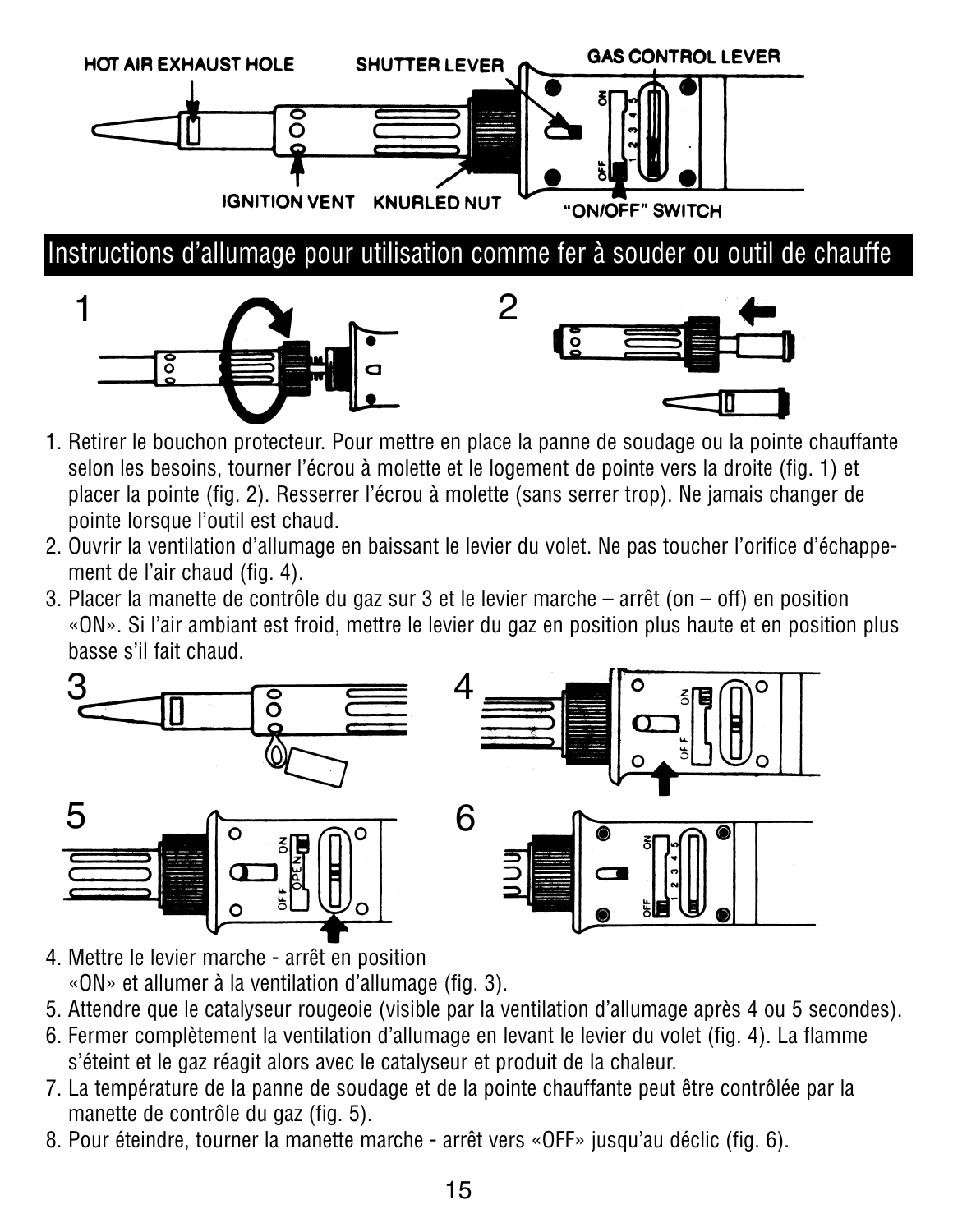**Instructions d'allumage de l'UT-100 pour utilisation comme chalumeau au butane**





- 1. Retirer le bouchon protecteur. (Ne pas le dévisser.) Retirer la pointe chauffante ou la panne de soudage en tournant l'écrou à molette et le logement de la pointe ou panne vers la droite (fig. 1). Resserrer l'écrou à molette (sans serrer trop). Ne jamais changer de pointe lorsque l'outil est chaud.
- 2. Pousser le levier du volet en position arrière.
- 3. Placer la manette de contrôle du gaz sur 3 et le levier marche arrêt sur «ON». Allumer alors à la sortie de la flamme. Si l'air ambiant est froid, mettre le levier du gaz en position plus haute et en position plus basse s'il fait chaud (fig. 7).
- 4. Ajuster la longueur de la flamme à l'aide de la manette de contrôle du gaz. REMARQUE : La flamme peut s'éteindre si la manette de réglage de température est placée à un niveau trop haut.
- 5. Pour obtenir une flamme de préchauffage, placer le levier du volet à mi-course, de façon à ce que le volet couvre les petits trous de l'éjecteur. (La position normale de fonctionnement du levier du volet est complètement en bas.)
- 6. Pour éteindre, tourner la manette marche arrêt vers «OFF» jusqu'au déclic (fig. 8).

#### **Pour obtenir une flamme plus longue, remplacer l'éjecteur de soudage ou de chauffe par l'éjecteur pour chalumeau.**



- 1. Mettre le levier du volet en position haute pour exposer les petits trous de l'éjecteur de soudage ou de chauffe. Insérer la clé pour accessoires dans l'un des petits trous et tourner vers la droite pour desserrer l'éjecteur. Continuer à tourner à la main jusqu'à ce que l'éjecteur soit facile à retirer (figures 9 et 10).
- 2. Monter l'éjecteur pour chalumeau à la place de l'éjecteur retiré. Enfoncer l'éjecteur pour chalumeau vers le bas et serrer en tournant avec les doigts. Terminer de resserrer avec la clé pour accessoires.

#### **REMARQUE : L'éjecteur original de soudage doit être remis en place avant d'utiliser l'outil comme fer à souder ou outil de chauffe.**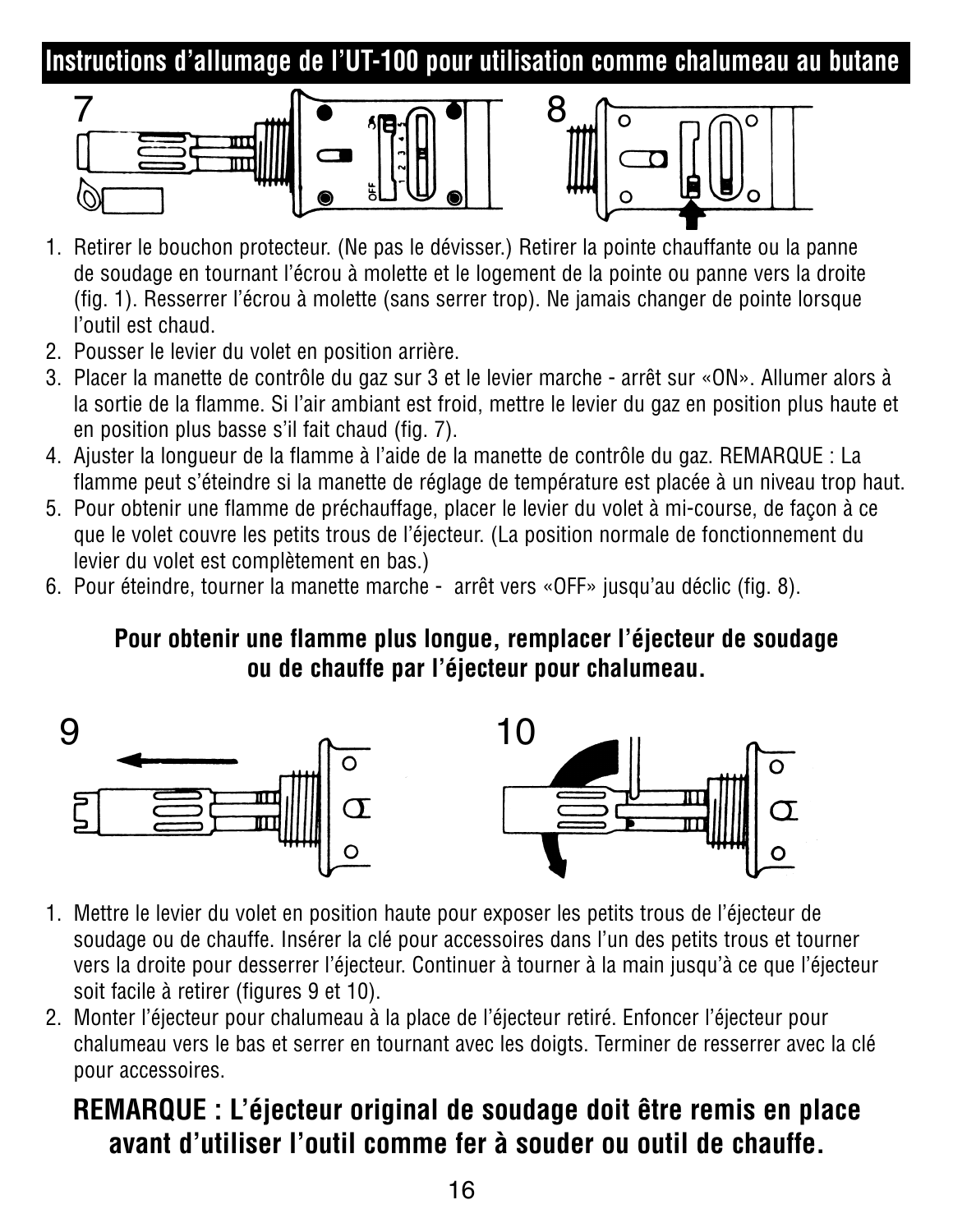#### **Instructions d'allumage de l'UT-200 pour utilisation comme chalumeau au butane**





- 1. Retirer le bouchon protecteur. (Ne pas dévisser.) Retirer la pointe chauffante ou la panne de soudage en tournant l'écrou à molette et le logement de la panne ou pointe vers la droite (fig. 11). Resserrer l'écrou à molette (sans serrer trop). Ne jamais changer de pointe ou panne lorsque l'outil est chaud.
- 2. Abaisser le levier du volet et allumer après avoir tourné la manette du gaz en position ouverte (fig. 12).
- 3. La taille de la flamme s'ajuste à l'aide de la manette de contrôle du gaz.

#### **Consignes de sécurité importantes**

Pour diminuer le risque de dommages corporels ou matériels, LIRE ET COMPRENDRE les avertissements suivants :

1. Pour prévenir les incendies et ne pas endommager la surface de travail, assurez-vous que l'échappement d'air chaud est dirigé vers le haut. L'air chaud sort par l'orifice d'échappement de la pointe / panne. Maintenir les mains et toute matière combustible éloignées de cet orifice.

2. Pour prévenir les fuites au réservoir de gaz, ne pas ranger l'outil à une température ambiante excédant 40 °C (planche de bord ou coffre de voiture, exposition directe au soleil, boîte à gants ou autre lieux clos non ventilés).

3. S'assurer que l'interrupteur (on – off) est sur « OFF » après usage. 4. N'effectuer ni entretien ni réparations sur un outil qui n'est pas complètement refroidi. S'assurer que la manette marche – arrêt (on – off) est sur « OFF ».

5. Attendre que les pointes / pannes soient froides avant de les changer. Maintenir les mains et toute matière combustible éloignées de la zone de la pointe / panne pendant l'usage. 6. Avant de souder ou dessouder, toujours relire les consignes de sécurité du matériel, pour voir les recommandations de sécurité pour la manipulation et l'utilisation de la

soudure, la pâte à braser, le flux, les revêtements enrobant et tout autre produit chimique.

7. Ranger hors de portée des enfants et ne pas l'utiliser en leur présence.

8. Laisser le bouchon protecteur sur l'outil lorsque qu'il n'est pas en usage.

9. À utiliser uniquement dans un endroit bien ventilé. Pour une utilisation continue ou de longue durée à l'intérieur, le local doit avoir une ventilation vers l'extérieur.

10. Ne pas exposer pas l'outil à une flamme ou autre source de haute température.

11. Ne pas nettoyer avec de l'alcool ou un nettoyant à base d'alcool, pour éviter que la fenêtre de jauge ne se voile.

12. Utiliser uniquement le butane Ultratane de Master Appliance pour garantir une sécurité et un rendement maximums. Feuillet de consignes de sécurité sur demande. 13. Utiliser toujours des lunettes de sécurité ou des protecteurs oculaires.

14. Ne pas recharger l'outil en gaz et ne pas le ranger près d'une flamme, d'un chauffe-eau, d'un appareil de chauffage ou de matériaux combustibles.

15. Ne pas utiliser l'outil à mauvais escient, ne pas le modifier.

16. L'élimination de cet outil selon

les réglementations gouvernementales en vigueur est sous la responsabilité de l'acheteur.

**REMARQUE :** Lors de l'utilisation à des températures extrêmes (froid ou chaud), à haute altitude, l'allumage peut s'avérer difficile à cause des variations de pression du gaz produites par ces extrêmes. Les réglages de contrôle du gaz seront également affectés et peuvent être différents de ceux obtenus dans des conditions normales. En cas de difficultés, merci de contacter notre service après-vente pour obtenir des conseils sur les réglages nécessaires.

**AVERTISSEMENT :** Les réglementations du Ministère des transports concernant les produits dangereux interdisent le transport de butane ou autre gaz inflammable par avion. Ne pas mettre cet article, ni aucun autre article contenant un gaz inflammable dans un bagage enregistré ou de cabine.

**AVERTISSEMENT :** Ce produit, lors de son utilisation pour souder ou autres usages similaires, génère des produits chimiques reconnus par l'état de Californie comme cancérigènes ou pouvant provoquer des anomalies congénitales ou des effets nocifs pour la reproduction.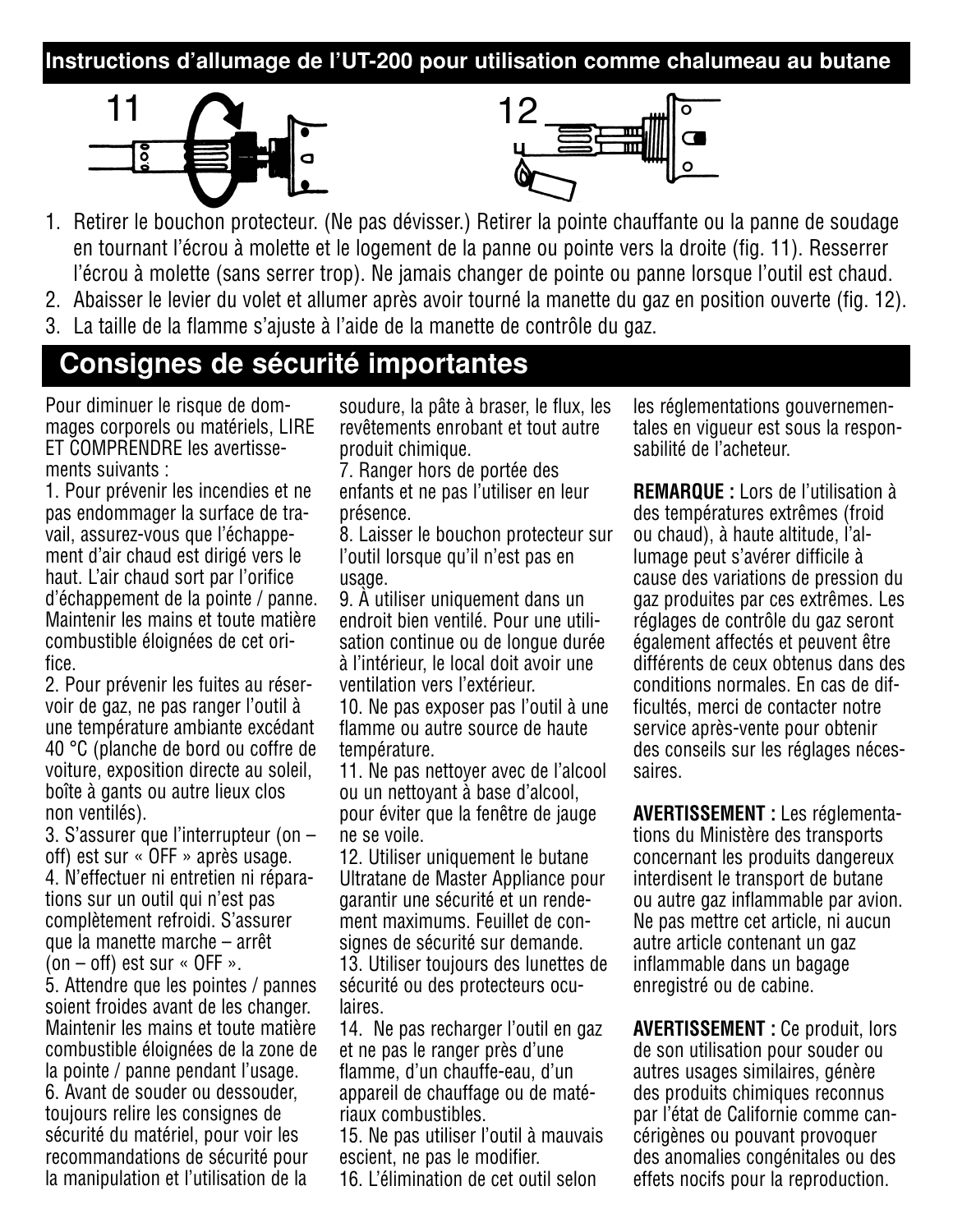#### **Comment vider le réservoir de gaz butane, si nécessaire.**

- 1. Vider la cartouche de gaz uniquement dans un lieu bien aéré et loin de toute source d'allumage. Ne pas oublier que le butane est plus lourd que l'air.
- 2. Enfoncer la valve de remplissage au dos du réservoir avec un tournevis à petite lame et laisser le butane s'échapper par le petit orifice. Cela prend environ une minute. S'assurer que le butane n'est pas projeté pas sur les mains ou les doigts. Cela pourrait provoquer des engelures.
- 3. Il est également possible de passer le tournevis à petite lame au travers d'une feuille de papier avant d'enfoncer la valve de remplissage avec précautions. Le gaz sortira ainsi en frappant le papier et non les mains.
- 4. Ne jamais mettre la manette de gaz sur « ON » et laisser le gaz s'évacuer par l'éjecteur ou la pointe. Cela peut encrasser l'éjecteur et provoquer une défaillance prématurée.
- 5. Ne jamais essayer de dévisser la valve de remplissage, elle est fixée au réservoir par un adhésif. Si cet adhésif est rompu, cela peut détruire l'unité et provoquer des fuites au niveau du réservoir.



#### **Caractéristiques**

|                                                                                                                                                                                                  | UT-100                                                                                                                                         | <b>UT-200</b>                                                                                                                                       |
|--------------------------------------------------------------------------------------------------------------------------------------------------------------------------------------------------|------------------------------------------------------------------------------------------------------------------------------------------------|-----------------------------------------------------------------------------------------------------------------------------------------------------|
| Longueur totale avec panne de soudage<br>Longueur totale avec pointe chauffante<br>Longueur totale comme chalumeau<br>Poids (avec le plein de gaz)<br>Température approx. de la panne de soudage | 242 mm (9.5 in.)<br>227 mm (6.9 in.)<br>198 mm (7.8 in.)<br>105 g (3.7 oz.)<br>$250^{\circ} - 500^{\circ}$ C<br>$(392^{\circ} - 932^{\circ}F)$ | 286 mm (11.3 in.)<br>268 mm (10.5 in.)<br>235 mm (9.3 in.)<br>220 g (7.8 oz.)<br>$300^{\circ}$ - 530 $^{\circ}$ C<br>$(572^{\circ} - 986^{\circ}F)$ |
| Température maximale approx.<br>de la pointe chauffante                                                                                                                                          | 700°C (1292°F)                                                                                                                                 | 700°C (1292°F)                                                                                                                                      |
| Température maximale approx. du chalumeau<br>Capacité du réservoir de gaz                                                                                                                        | 1300°C (2372°F)<br>28 ml (1.6 cu. in.)                                                                                                         | 1300°C (2372°F)<br>63 ml (3.8 cu. in.)                                                                                                              |
| Temps de fonctionnement<br>(une recharge en gaz)                                                                                                                                                 | Max. 3 heures<br>au réglage N°3                                                                                                                | Environ 70 minutes<br>au réglage N°3                                                                                                                |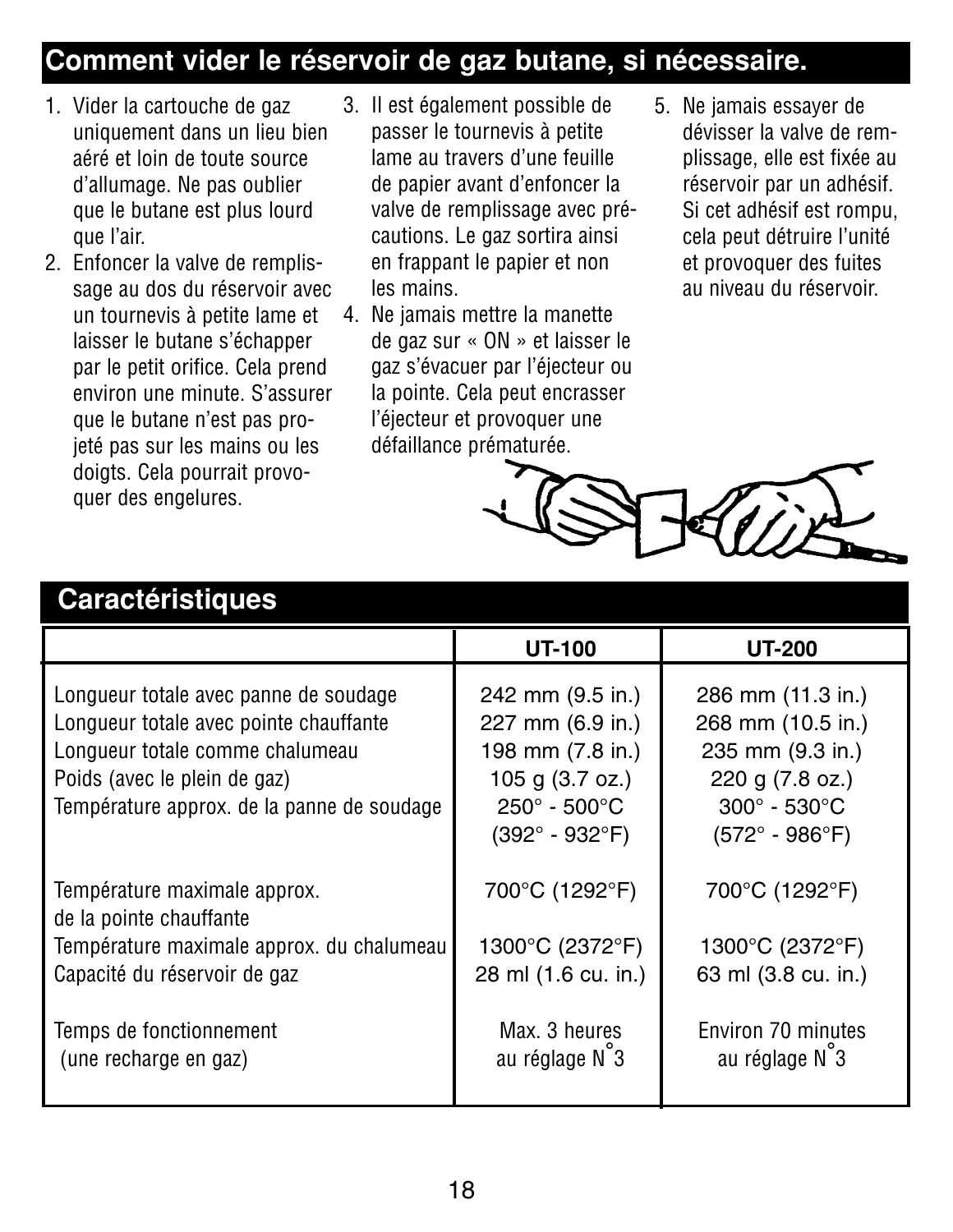#### **Accessoires UT-100 en option**



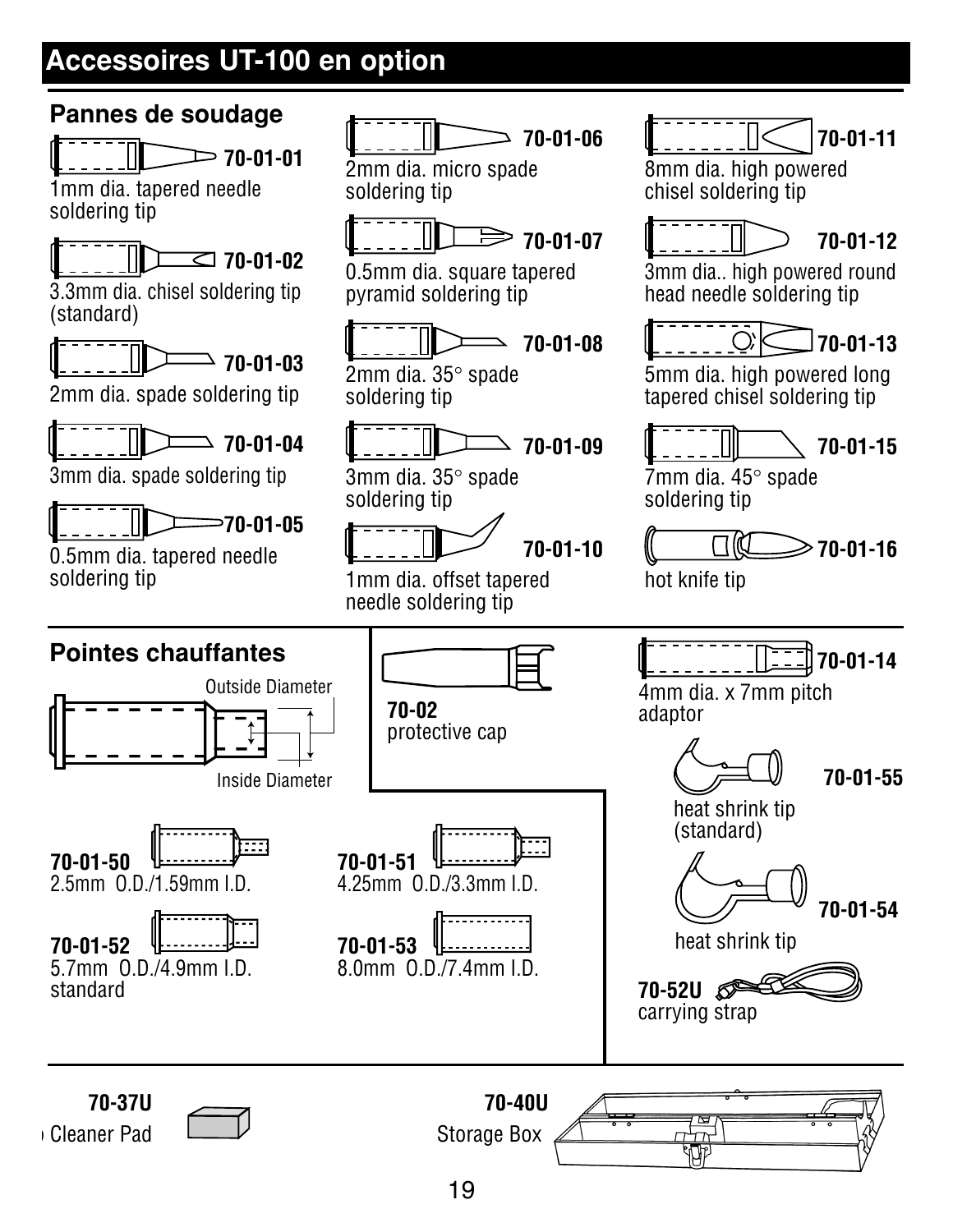#### **Accessoires UT-200 en option**



#### **Butane Ultratane™**

"ULTRA-RAFFINÉ" par Master… le seul butane agréé pour les outils Ultratorch.

- Pointe universelle en une pièce
- Méthode de raffinement le plus pur possible
- Formule spéciale anti-encrassement permettant un usage prolongé P/N 51773 – 5.125 oz.

P/N 10448 - cartouches de 26 g.

inste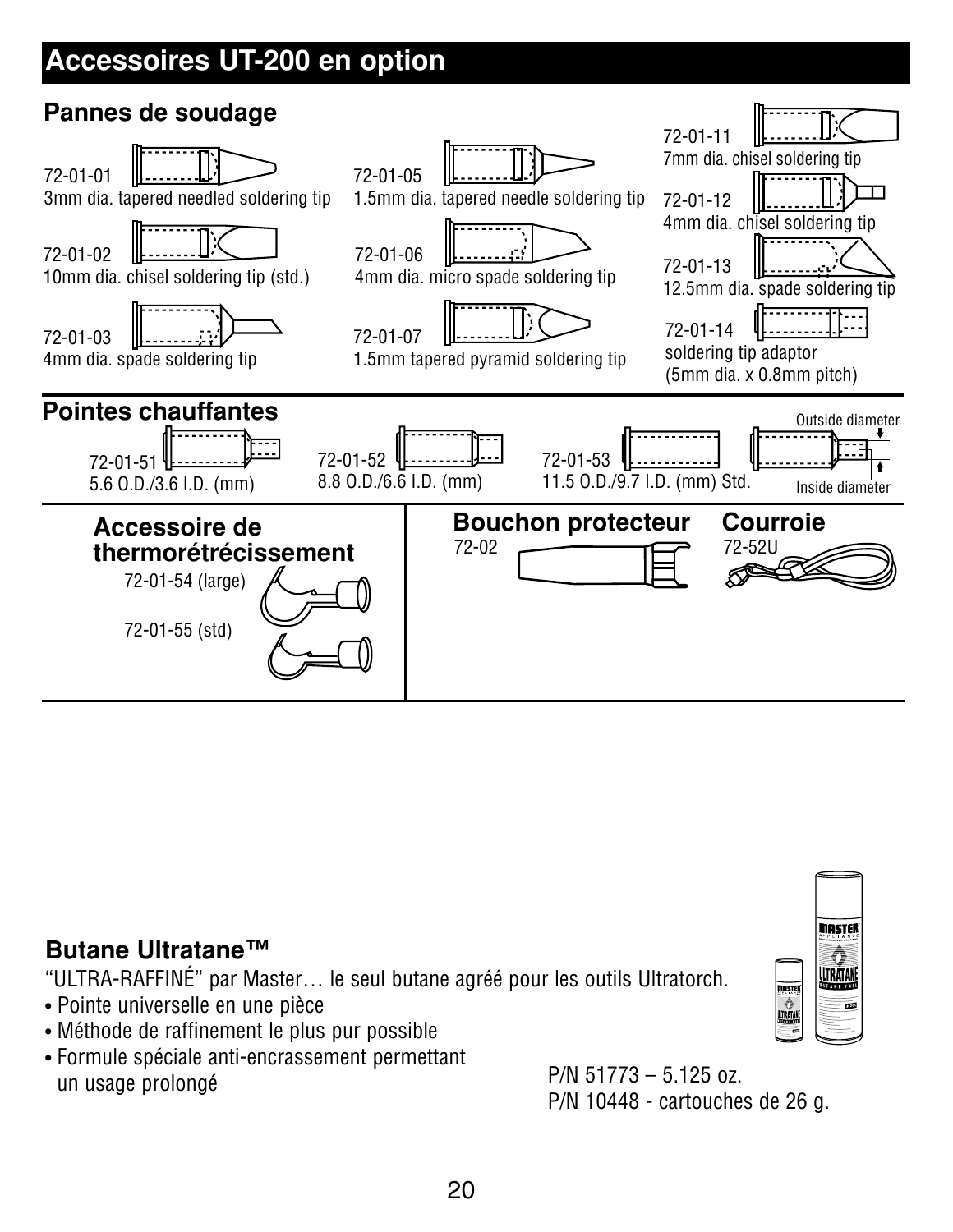| Dépannage             |                               |                                               |  |
|-----------------------|-------------------------------|-----------------------------------------------|--|
| Problème              | <b>Cause probable</b>         | Solution                                      |  |
| Ne s'allume pas       | a. Réservoir vide             | a. Recharger avec du butane                   |  |
|                       | b. Ejecteur encrassé          | b. Remplacer l'éjecteur                       |  |
|                       | c. Réglage d'admission du gaz | c. Baisser en ajustant la baque ou la manette |  |
|                       | trop élevé                    | de contrôle du gaz                            |  |
| <b>Basse pression</b> | a. Pointes / pannes bloquées  | a. Nettoyer ou remplacer les pointes /        |  |
| de gaz                | par un corps étranger         | pannes                                        |  |
| Flamme basse          | b. Carburant froid            | b. Garder l'outil en main pour le réchauffer. |  |
|                       |                               | NE PAS CHAUFFER LA POIGNÉE.                   |  |
| Pas assez de          | a. Catalyseur usé             | a. Remplacer la pointe / panne par une neuve  |  |
| chaleur               | b. Bas niveau de carburant    | b. Recharger avec du butane                   |  |

**Remarque :** Les Ultratorch utilisent l'énergie produite par l'évaporation du gaz butane. La température ambiante affecte leur fonctionnement. Régler l'outil si nécessaire.

#### **Pour remplacer l'éjecteur**

L'éjecteur est le lieu où se produit le mélange d'air et de carburant. Il peut s'avérer nécessaire de le remplacer s'il se bouche.

Dévisser l'écrou moleté et retirer la pointe et son logement. Mettre le levier du volet en position haute pour exposer les petits trous de l'éjecteur de

soudage ou de chauffe. Insérer la clé pour accessoires dans l'un des petits trous et tourner vers la gauche pour desserrer l'éjecteur. (Continuer à tourner jusqu'à ce que l'éjecteur soit facile à retirer.)

Monter l'éjecteur neuf à la place de l'éjecteur retiré.

Pointer l'éjecteur pour chalumeau vers le bas et serrer en tournant vers la droite avec les doigts. Terminer de serrer avec la clé pour accessoires. Remettre en place la pointe et son logement.

#### **Rangement de votre outil de chauffe Ultratorch**

- 1. Laisser refroidir l'outil et mettre son couvercle en place avant de le ranger.
- 2. Si l'outil doit rester inutilisé un certain temps, le ranger de la façon suivante. Le

ranger dans un endroit adéquat, non exposé à des hautes températures et hors de portée des enfants.

3. Laisser le réservoir environ à moitié plein, de façon à

ce que le filtre de récupération de carburant reste humide.

4. Régler la valve de contrôle de flux sur 5.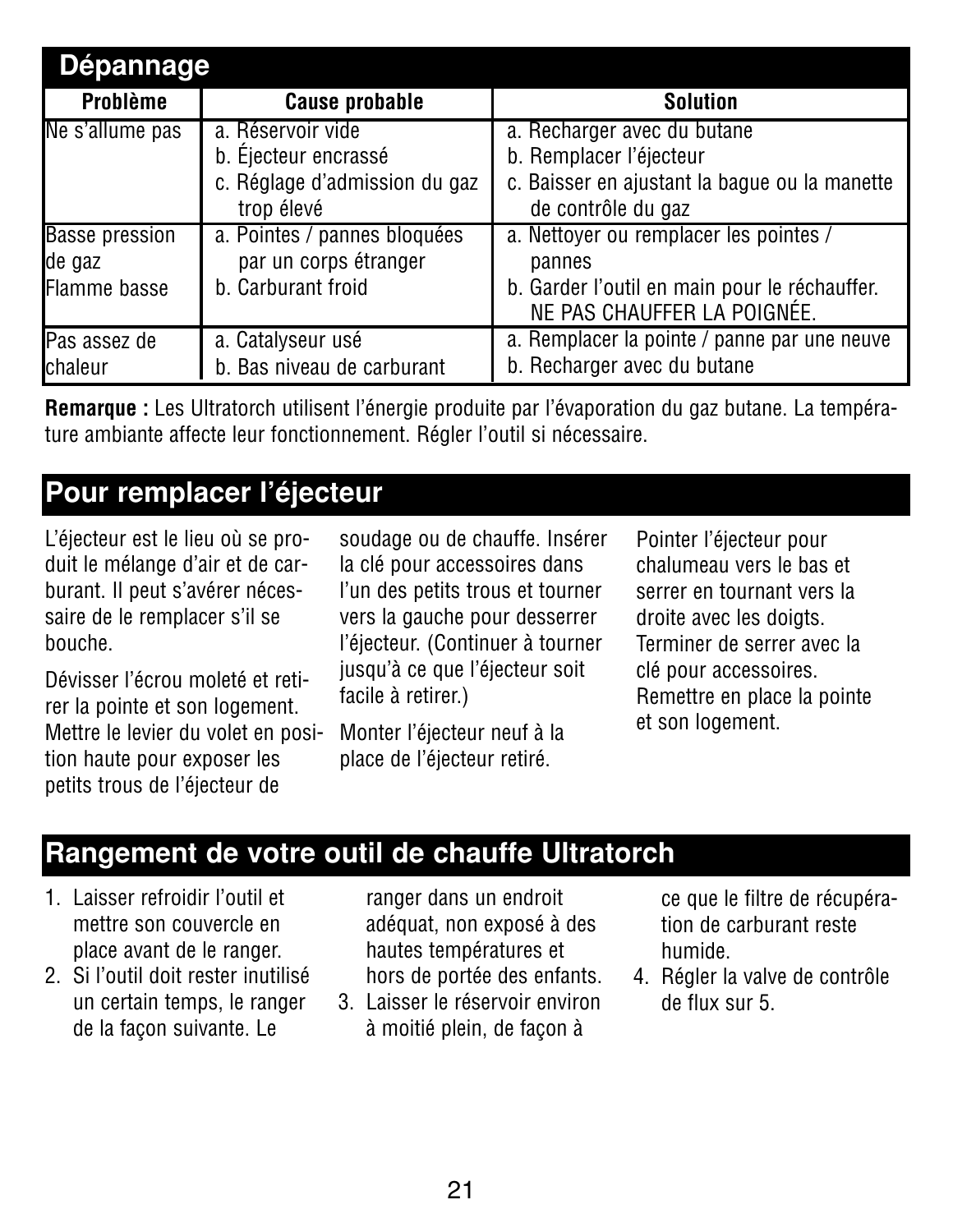#### **Garantie d'un an**

Cet outil de chauffe au butane a été soigneusement testé et contrôlé avant son expédition. Nous garantissons ce produit durant un an à compter de sa date d'achat contre tout défaut de pièces et main d'oeuvre dans des conditions normales d'utilisation. Dans le cas d'un défaut de pièces ou main d'oeuvre, nous remplacerons ou réparerons sans frais, à notre choix, toute pièce présentant un tel défaut à notre avis.

Cette garantie ne couvre pas les accessoires, ni les pointes, le brûleur ou l'éjecteur, qui sont des accessoires nécessitant un remplacement périodique. Cette garantie ne s'applique pas si l'outil de chauffe alimenté au butane a été mal utilisé, maltraité, modifié, bricolé ou utilisé avec un carburant autre que le butane Ultratane de Master Appliance. À la fin de cette période de garantie, Master Appliance n'aura plus aucune obligation implicite ni explicite. Certains territoires ou provinces ne permettent pas la limitation de durée des garanties implicites, il est donc possible que la limitation ci-dessus ne s'applique pas à votre cas .

Cette garantie ne couvre pas les dommages accessoires ou indirects dus à un défaut éventuel ou à l'utilisation de ce produit et Master Appliance n'en assume pas la responsabilité. Certains territoires ou provinces ne permettent pas l'exclusion ou la limitation des dommages accessoires ou indirects, il est donc possible que l'exclusion ci-dessus ne s'applique pas à votre cas.

Cette garantie vous donne des droits spécifiques, vous pouvez avoir d'autres droits variables selon la province et le territoire.

Pour toute réparation sous la garantie, vous devez renvoyer le produit à Master Appliance avec un reçu ou autre preuve de date d'achat appropriée. Toute réclamation sous la garantie doit être exprimée directement à Master Appliance, non au concessionnaire. Nous déclinons toute responsabilité dans le cas où les réparations ont été faites ou tentées par d'autres personnes. Nous n'autorisons aucune garantie exprimée par une autre partie.

Pour recourir à la garantie, merci de renvoyer l'outil de chauffe Master en port payé, avec une preuve d'achat et une note décrivant le problème à notre service de réparations. Les réglementations du Ministère des transports concernant les matériaux à risque interdisent le transport de ce produit ou autre article contenant un gaz inflammable par avion. *Merci de vider le réservoir de butane avant expédition,* comme indiqué dans ce manuel à : « Comment vider le réservoir de butane si nécessaire ». Voir l'adresse ci-dessous.

Nous facturons un tarif forfaitaire pour toute réparation. Pour connaître le montant de ce forfait, merci d'appeler Master Appliance. Renvoyer l'outil de chauffe Master en port payé avec une note expliquant le problème à :

Master Appliance Corp. Attention : Repair Department 2420 - 18th Street Racine, Wisconsin 53403 U.S.A. Téléphone : 1 800 558 9413 1 262 633 7791 Télécopie : 1 262 633 9745 Web : www.masterappliance.com Courriel : sales@masterappliance.com

# www.masterappliance.com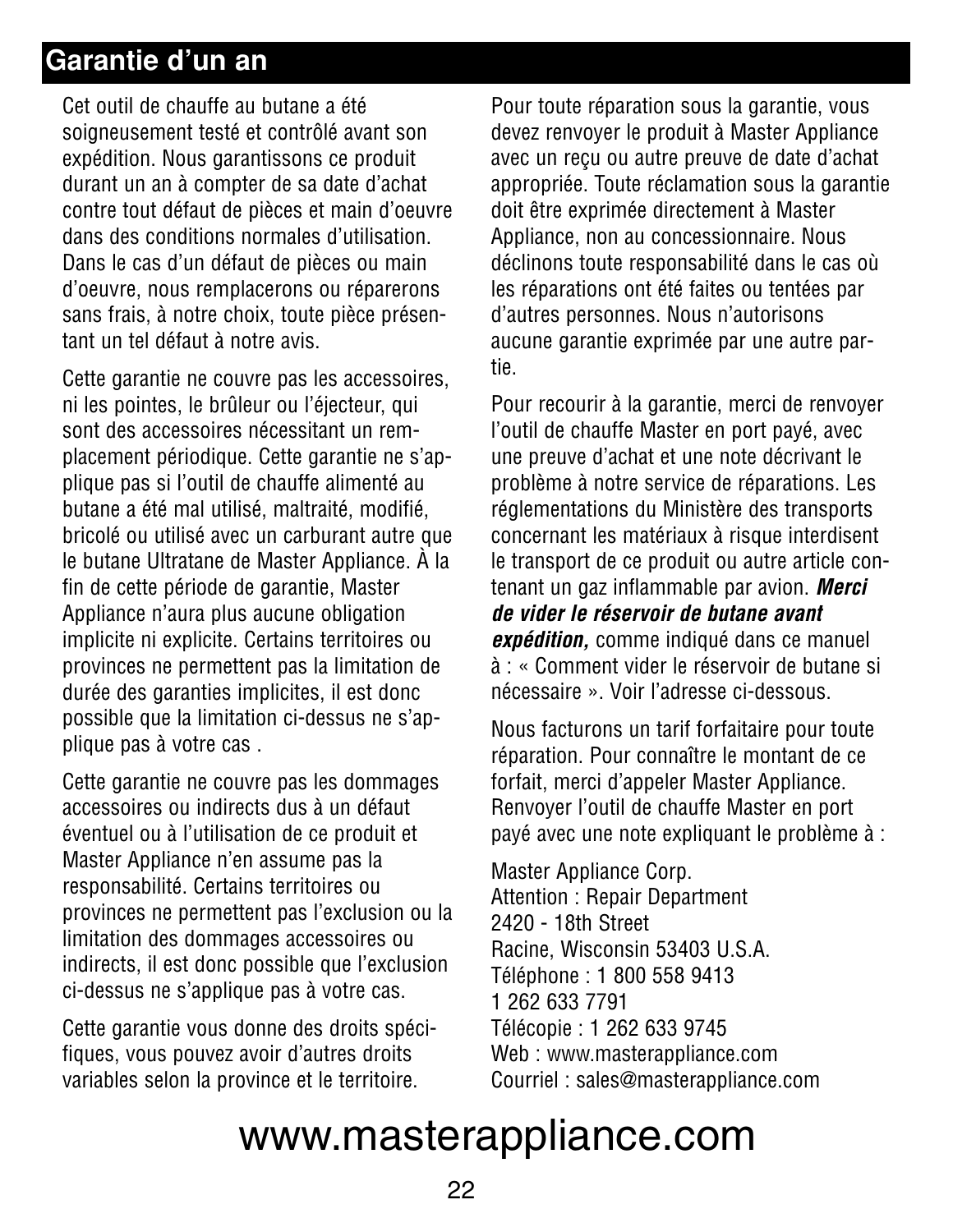# **Manual de instrucciones**

**UT-100 & UT-200 Herramientas de calor Ultratorch®**

#### **Advertencias**

**ADVERTENCIA:** Este producto, cuando se usa para soldar y aplicaciones similares, produce químicos conocidos por el estado de California como cancerígenos y que producen defectos congénitos u otros daños reproductivos.

**ADVERTENCIA:** Los productos derivados de la combustión del gas de este producto contiene químicos conocidos por el estado de California como cancerígenos y que causan daños reproductivos.

**ADVERTENCIA:** Los Reglamentos de materiales peligrosos del Departamento de transporte prohíben el transporte de butano u otros gases inflamables en aeronaves de pasajeros. No empaque este artículo ni ningún otro gas inflamable en el equipaje registrado o de mano.

#### **Descripción**

Las herramientas de calor Master Ultratorch modelos UT-100 y UT 200 son herramientas de calor de temperatura variable de funciones múltiples alimentadas con butano. Pueden funcionar como cautines, herramientas de calor sin flama o como sopletes con sólo cambiar puntas. Temperatura se varía ajustando la palanca de control de gas.

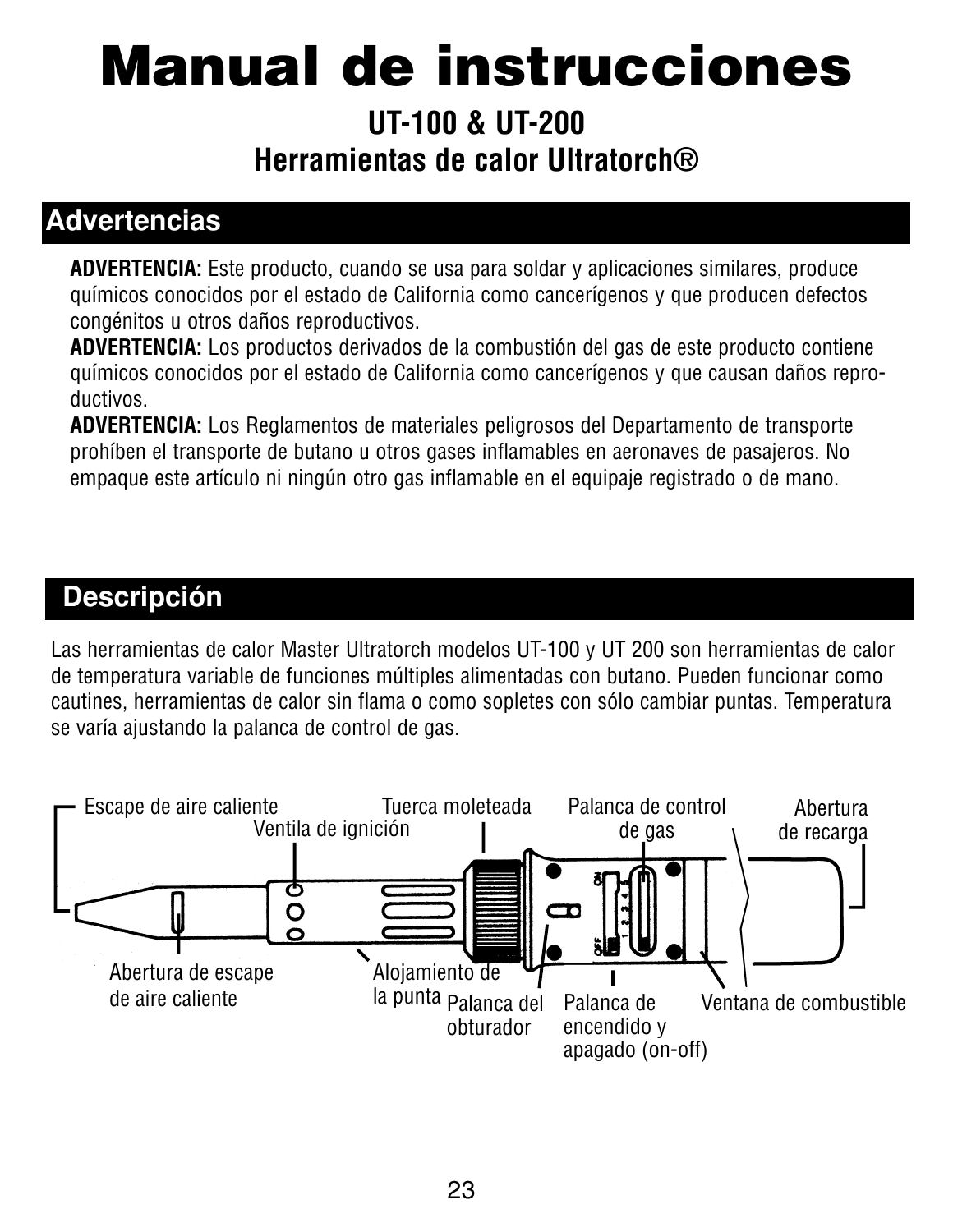#### **Principios de operación**

Este producto usa un sistema de reacción catalítica de gas. El catalizador especial contenido en la punta se precalienta con una flama de butano. La flama precalentada se extingue cuando se cierra el obturador sobre la ventila de ignición.

El gas butano sigue fluyendo sobre el catalizador precalentado, generando calor infrarrojo, que es conducido a través de la punta del cautín o a través de la punta de calor como gas caliente.

#### Cromado Base de cobre



#### **Uso como cautín, herramienta de calor o soplete**

Todos los modelos vienen con la punta de cautín instalada de fábrica. Para cambiar puntas, desatornille la tuerca moleteada, saque la punta e instale la punta de reemplazo.



#### **Cuando se usa como cautín**,

el calor es conducido a través de la punta. Toque con la punta la superficie de trabajo y aplique la soldadura. Use la punta adecuada para el trabajo que realice. Asegúrese que el escape de aire caliente esté dirigido lejos de la superficie de trabajo.

#### **Cuando se usa como herramienta de calor**, el gas caliente fluye desde el extremo de la punta de calor. Use el gas caliente para calentar, secar o encoger según sea necesario. Se puede variar la temperatura

de la punta ajustando la palanca de control de gas.

#### **Cuando se usa como soplete,**

la flama se extiende desde el extremo de la herramienta. Use la flama para quemar, soldar con latón o calentar como sea necesario. Se puede variar el tamaño de la flama ajustando la palanca de control de gas.



#### **Cargue con gas butano Ultratane.**

La unidad funciona con gas butano y crea calor infrarrojo eficazmente usando un catalizador. Use solamente gas butano Master Ultratane con su Ultratorch. Asegúrese que la palanca de encendido y apagado (on-off) esté apagado en «OFF» antes de cargar. Para cargar, oprima la boquilla de la lata de butano contra la abertura de recarga. La unidad estará llena cuando el gas se derrame de la abertura de recarga. Compruebe el nivel de gas en la ventanilla.

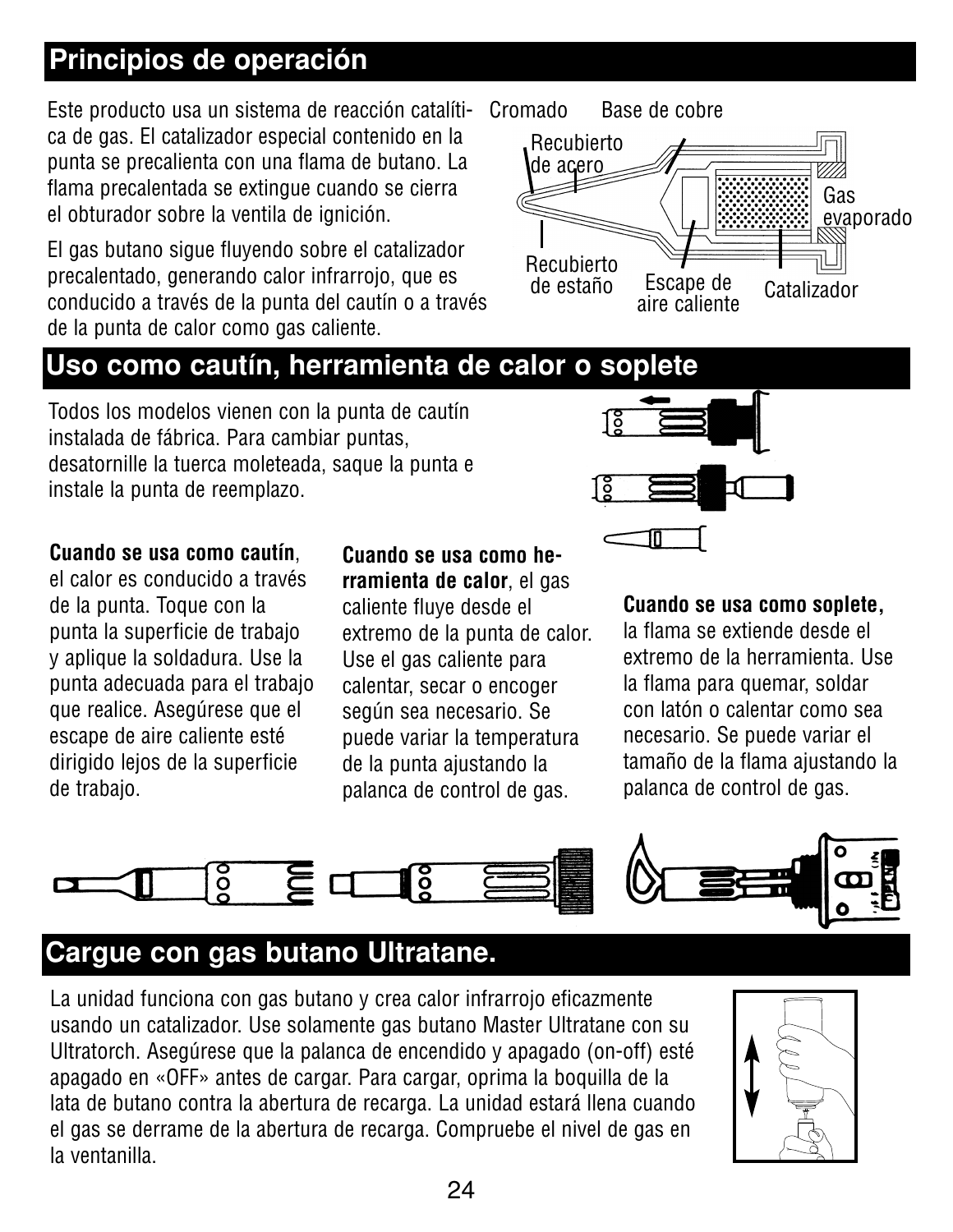

- 1. Quite la tapa protectora. Instale la punta de cautín o la punta de calor que necesite girando a la derecha la tuerca moleteada y el alojamiento de la punta (fig. 1) e instale la punta (fig. 2). Vuelva a apretar la tuerca moleteada. (No apriete demasiado.) Nunca cambie las puntas cuando estén calientes.
- 2. Abra la ventila de ignición bajando la palanca del obturador. No toque la abertura de escape de aire caliente (fig. 4).
- 3. Coloque la palanca de control de gas en 3 y ponga la palanca de encendido en «ON». Cuando haga frío, ponga la palanca del gas en un número más alto; cuando haga calor, en un número más bajo.
- 4. Ponga la palanca de encendido en «ON» y encienda en la ventila de ignición (fig. 3).



- 5. Espere hasta que el catalizador comience a brillar (visto a través de la ventila de ignición después unos 4 ó 5 segundos).
- 6. Cierre completamente la ventila de ignición levantando la palanca del obturador (fig. 4). La flama se apagará y el gas reaccionará con el catalizador produciendo calor.
- 7. Se puede controlar el calor de las puntas de cautín y de calor con la palanca de control de gas (fig. 5).
- 8. Apáguelo girando la palanca de encendido y apagado hacia «OFF» hasta que se oiga un "clic" (fig. 6).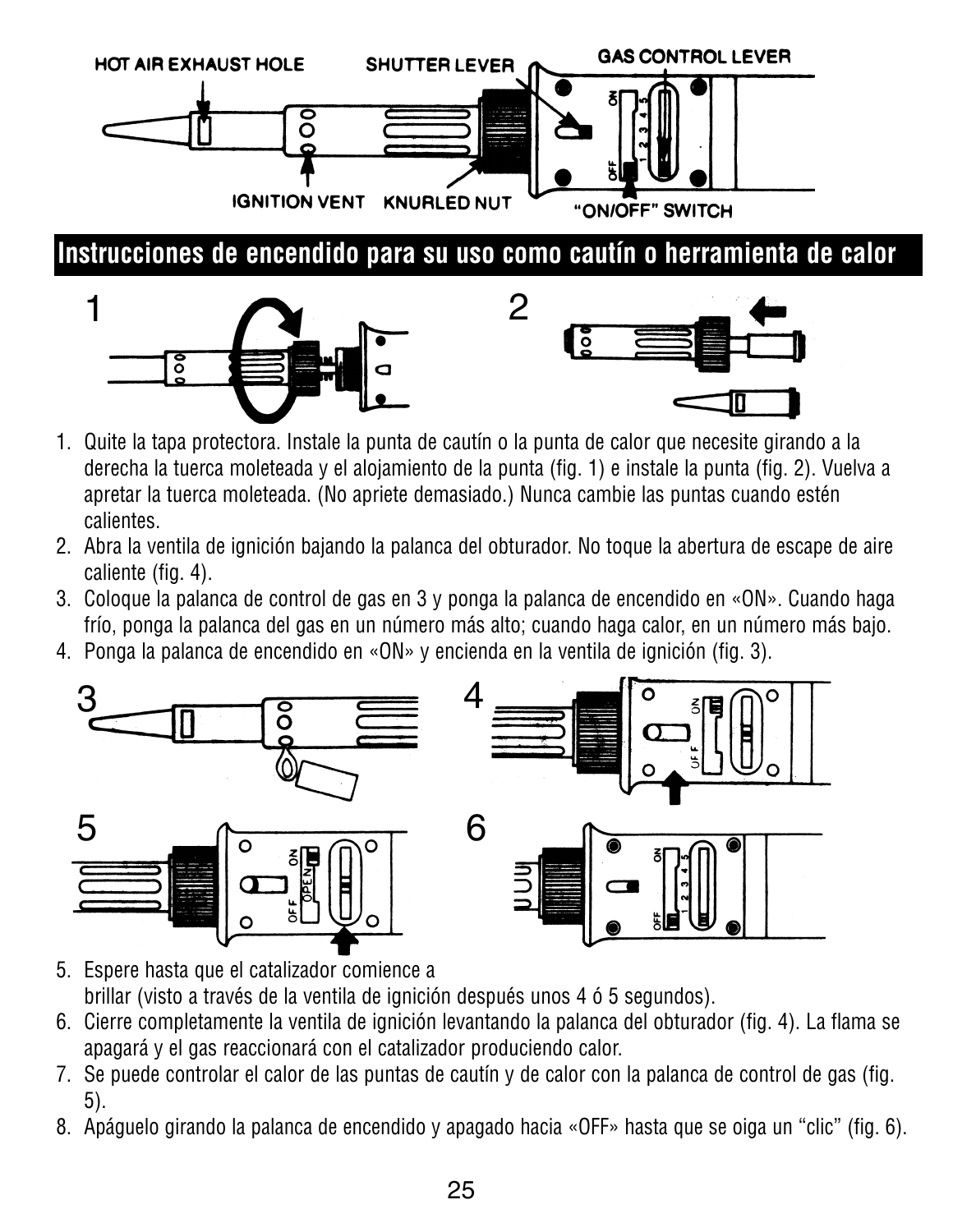**Instrucciones de encendido para usar el UT-100 como soplete de butano**





- 1. Quite la tapa protectora. (No la tuerza.) Quite la punta de cautín o de calor girando a la derecha la tuerca moleteada y el alojamiento de la punta (fig. 1). Vuelva a apretar la tuerca moleteada. (No apriete demasiado.) Nunca cambie las puntas cuando estén calientes.
- 2. Oprima la palanca del obturador hacia atrás.
- 3. Coloque la palanca de control de gas en 3 y ponga la palanca de encendido en «ON» y encienda en el orificio de la flama. Cuando haga frío, ponga la palanca del gas en un número más alto; cuando haga calor, en un número más bajo (fig. 7).
- 4. Ajuste la altura de la flama con la palanca de control de gas. NOTA: La flama puede apagarse si la palanca de control de temperatura se coloca en un número muy alto.
- 5. La flama de precalentamiento se obtiene levantando hasta la mitad la palanca del obturador, de manera que éste tape los orificios pequeños del expulsor. (No obstante, para la operación normal, la palanca del obturador debe estar totalmente hacia abajo.)
- 6. Apáguelo girando la palanca de encendido y apagado hacia «OFF» hasta que se oiga un "clic" (fig. 8).

#### **Si se necesita una flama grande, cambie el expulsor del cautín por el expulsor del soplete.**



- 1. Oprima la palanca del obturador hacia arriba para exponer los orificios pequeños del expulsor del cautín. Inserte la llave ajustable auxiliar en uno de los orificios y gire hacia la derecha hasta que afloje. Siga girando con los dedos hasta que el expulsor salga fácilmente (figuras 9 y 10).
- 2. Instale el expulsor del soplete en lugar del expulsor que quitó. Oprima el expulsor del soplete y gírelo hasta apretarlo con los dedos. Apriete completamente con la llave ajustable auxiliar.

#### **NOTA: Debe volver a instalar el expulsor del cautín original antes de usar como cautín o herramienta de calor.**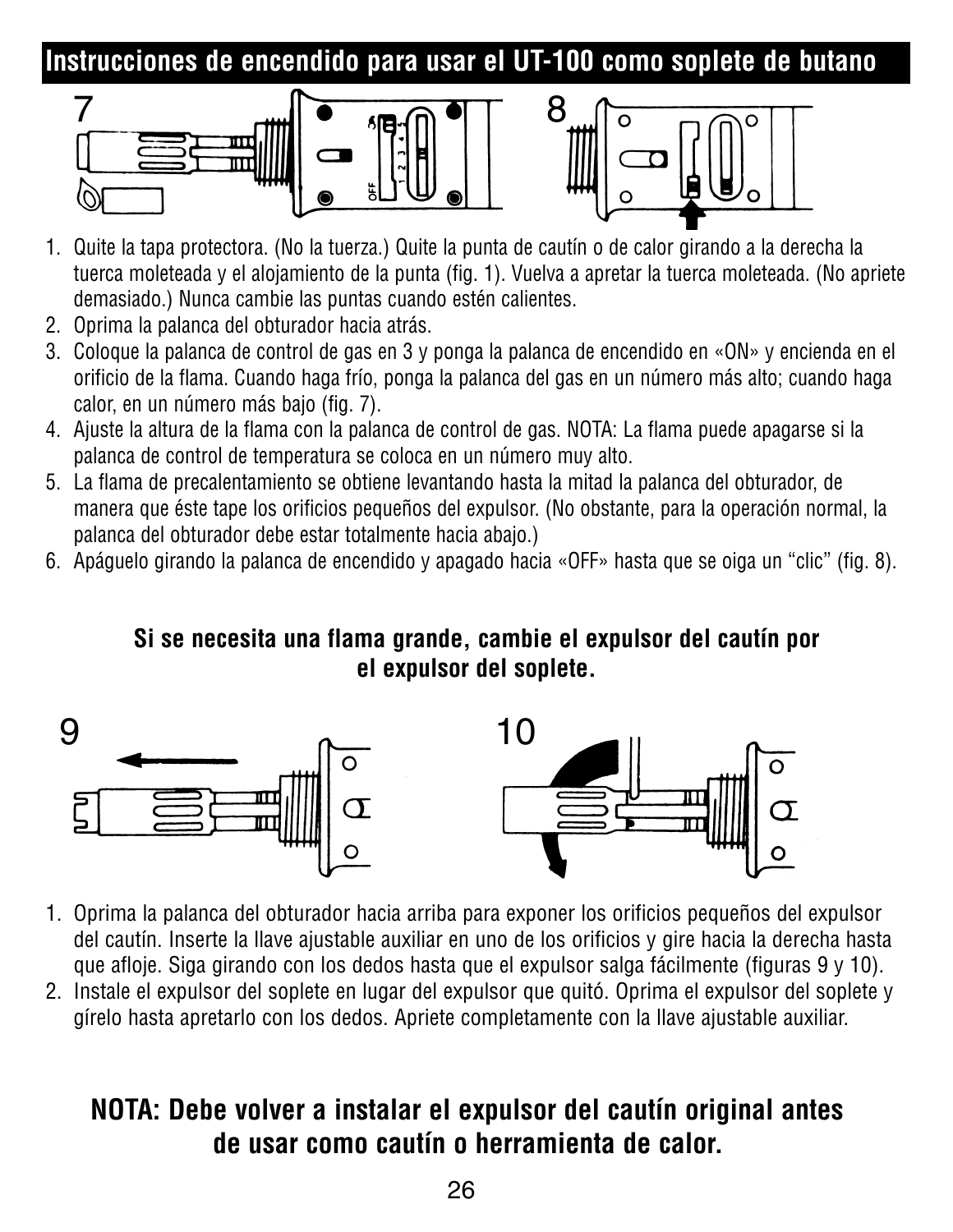#### **Instrucciones de encendido para usar el UT-200 como soplete de butano**





- 1. Quite la tapa protectora. (No la tuerza.) Quite la punta de cautín o de calor girando a la derecha la tuerca moleteada y el alojamiento de la punta (fig. 11). Vuelva a apretar la tuerca moleteada. (No apriete demasiado.) Nunca cambie las puntas cuando estén calientes.
- 2. Baje la perilla del obturador y encienda después de girar a la posición de abertura la palanca del gas (fig. 12).
- 3. El tamaño de la flama puede controlarse con la palanca de control de gas.

#### **Instrucciones importantes de seguridad**

Para reducir el riesgo de lesiones o daños a bienes, LEA Y ENTIENDA las siguientes advertencias:

- 1. Para evitar incendios o daños a las superficies de trabajo, asegúrese que la abertura de escape de aire caliente esté colocada hacia arriba. El aire caliente sale por la abertura de escape de la punta. Mantenga los combustibles y las manos lejos de la abertura.
- 2. Para evitar fugas en el tanque, no lo almacene en lugares donde la temperaturas excedan los 40 °C (como el tablero o cajuela de un coche, el sol directo, la guantera u otras áreas cerradas sin ventilación).
- 3. Asegúrese que el interruptor esté apagado en «OFF» después de usarlo.
- 4. No dé mantenimiento ni haga reparaciones a menos que la unidad esté totalmente fría. Asegúrese que la palanca de encendido y apagado esté en «OFF».
- 5. Espere que las puntas se enfríen antes de cambiarlas. Mantenga las manos y combustibles lejos del área de la punta cuando lo use.
- 6. Al soldar o desoldar, consulte siempre en las hojas de seguridad

de materiales (MSDS en inglés) las precauciones recomendadas para el manejo y uso seguro de la soldadura, pasta para soldar, fundente, recubrimientos de conformación y cualquier otro químico.

- 7. Almacénelo lejos de los niños y no lo use en su presencia.
- 8. Mantenga la tapa protectora en la unidad cuando no se use.
- 9. Úsese solamente en un área bien ventilada. Su uso continuo o prolongado en interiores debe hacerse solamente con ventilación de escape local al exterior.
- 10. No lo exponga a flamas abiertas u otras fuentes de altas temperaturas.
- 11. Para evitar que se empañe la ventanilla, no use alcohol o limpiadores a base de alcohol.
- 12. Use solamente gas butano Ultratane de Master Appliance para garantizar un máximo de seguridad y rendimiento. MSDS sobre pedido.
- 13. Siempre use lentes o gafas de seguridad.
- 14. No cargue el gas ni lo guarde cerca de flamas abiertas, calentadores, hornos o materiales combustibles.
- 15. No lo emplee mal, abuse de él ni lo altere o fuerce.

16. Es su responsabilidad seguir sus reglamentos gubernamentales al desechar esta unidad.

**NOTA:** A veces puede ser difícil encenderlo cuando se usa en extremos de temperatura (fría o caliente) o a grandes altitudes, debido a la variación de la presión del gas causada por estos extremos. También serán afectadas las graduaciones de control del gas y serán diferentes a las de condiciones normales. Si experimenta dificultades, comuníquese con nuestro Departamento de servicio al cliente, quien le recomendará las graduaciones.

**ADVERTENCIA:** Los Reglamentos de materiales peligrosos del Departamento de transporte prohíben el transporte de butano u otros gases inflamables en aeronaves de pasajeros. No empaque este artículo ni ningún otro gas inflamable en el equipaje registrado o de mano.

**ADVERTENCIA:** Este producto, cuando se usa para soldar y aplicaciones similares, produce químicos conocidos por el estado de California como cancerígenos y que producen defectos congénitos u otros daños reproductivos.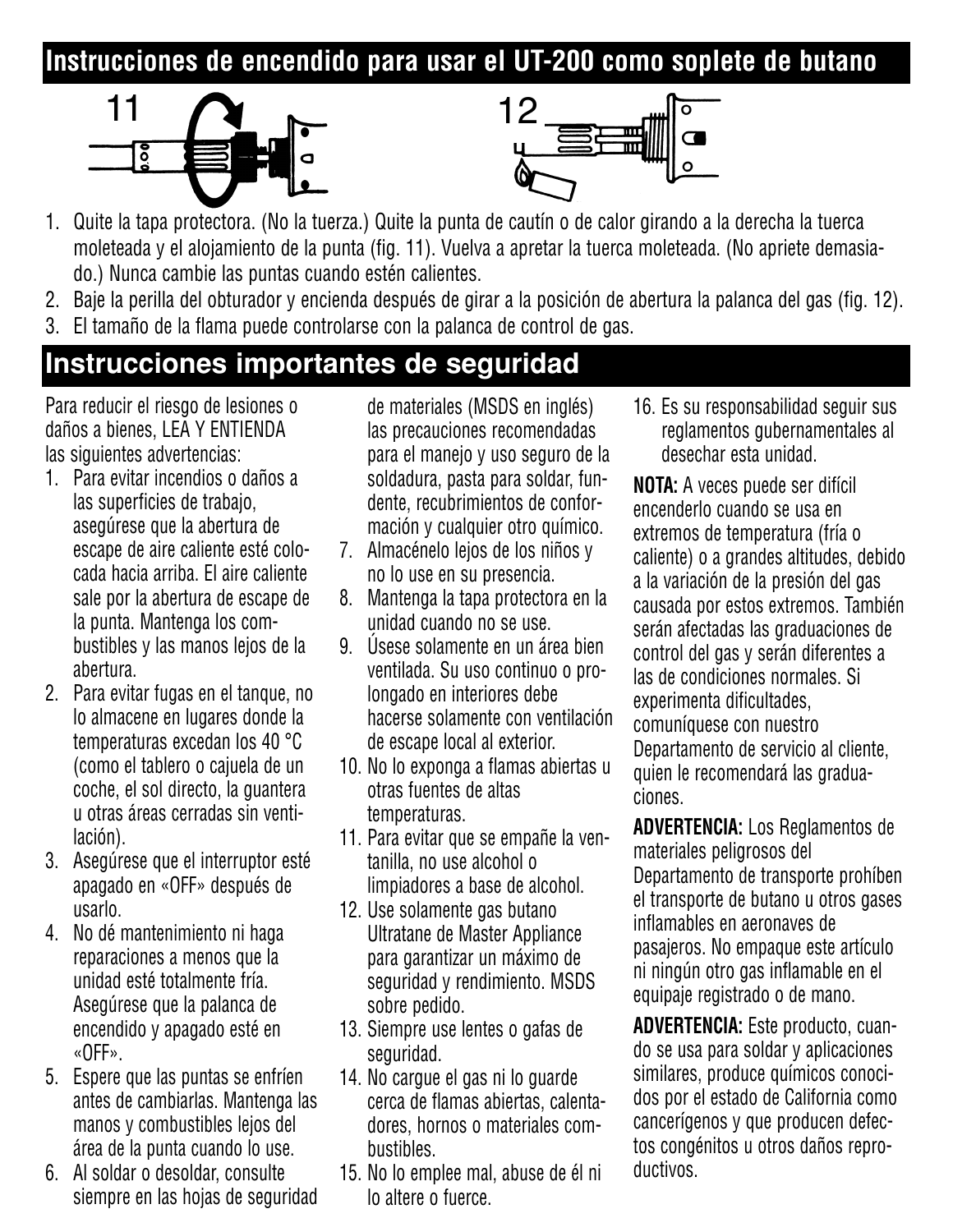#### **Cómo vaciar el tanque de gas butano si es necesario.**

- 1. Vacíe el tanque de gas solamente en un área bien ventilada y lejos de fuentes de ignición. Recuerde que el butano es más pesado que el aire.
- 2. Oprima la válvula de carga de la parte posterior del tanque con un destornillador de hoja pequeña y deje escapar el gas butano a través de la pequeña 4. Nunca gire la palanca del gas abertura del orificio. Toma aproximadamente un minuto para que el butano escape del tanque. Tenga cuidado que el butano no golpee contra sus

dedos o manos. Esto podría causarle quemaduras por congelación en la piel.

- 3. Un método es pasar el destornillador de hoja pequeña a través de un pedazo de papel 5. Nunca trate de destorniy entonces oprimir cuidadosamente la válvula de carga. El gas que escape golpeará el papel y no su mano.
- a «ON» (encendido) y deje que el gas sea evacuado a

través del expulsor o la punta. Esto puede obstruir el expulsor y puede causar fallas prematuras.

llar la válvula de carga, ya que está unida al tanque con adhesivos. Si rompe esta unión destruirá la unidad, causándole fugas al tanque.



#### **Especificaciones**

|                                                 | UT-100                              | <b>UT-200</b>                            |
|-------------------------------------------------|-------------------------------------|------------------------------------------|
| Largo total con punta de cautín                 | 242 mm (9.5 in.)                    | 286 mm (11.3 in.)                        |
| Largo total con punta de calor                  | 227 mm (6.9 in.)                    | 268 mm (10.5 in.)                        |
| Largo total como soplete                        | 198 mm (7.8 in.)                    | 235 mm (9.3 in.)                         |
| Peso (lleno de gas)                             | 105 g (3.7 oz.)                     | 220 g (7.8 oz.)                          |
| Température approx. de la punta de cautín       | $250^{\circ} - 500^{\circ}$ C       | $300^\circ$ - $530^\circ$ C              |
|                                                 | $(392^{\circ} - 932^{\circ}F)$      | $(572^{\circ} - 986^{\circ}F)$           |
| Temperatura máx. aprox.<br>de la punta de calor | 700°C (1292°F)                      | 700°C (1292°F)                           |
| Temperatura máx. aprox. del soplete             | 1300°C (2372°F)                     | 1300°C (23722°F)                         |
| Capacidad del tangue de gas                     | 28 ml (1.6 cu. in.)                 | 63 ml (3.8 cu. in.)                      |
| Duración de una carga de gas                    | Máx. 3 horas<br>en el $N^{\circ}$ 3 | Aprox. 70 minutos<br>en el $N^{\circ}$ 3 |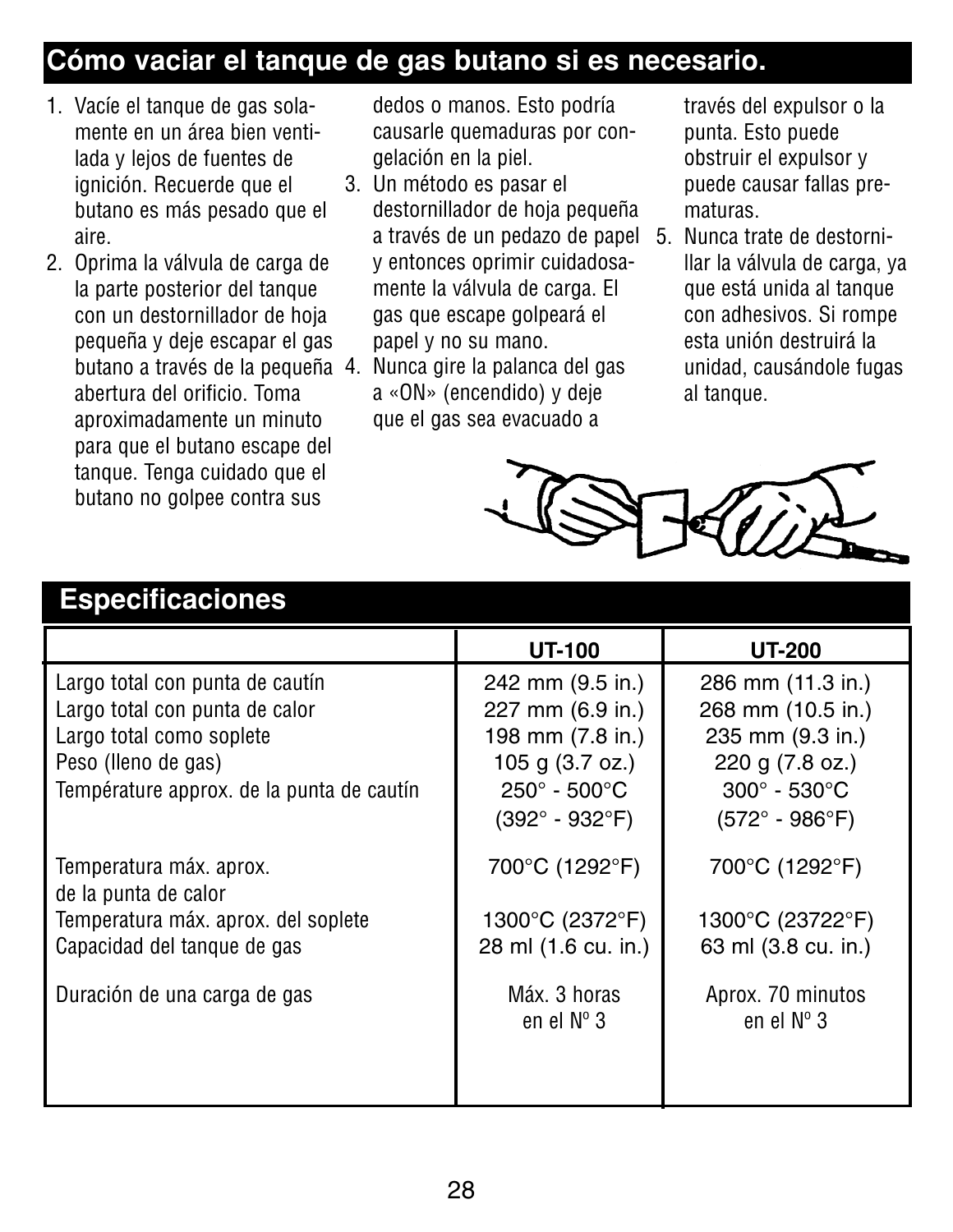### **Accesorios opcionales del UT-100**

#### **Puntas de soldar**

**70-01-01**

1mm dia. tapered needle soldering tip

**70-01-02**

3.3mm dia. chisel soldering tip (standard)

**70-01-03**

2mm dia. spade soldering tip

**70-01-04**

3mm dia. spade soldering tip

**70-01-05**

0.5mm dia. tapered needle soldering tip

**70-01-06**

2mm dia. micro spade soldering tip



0.5mm dia. square tapered pyramid soldering tip



2mm dia. 35° spade soldering tip



3mm dia. 35° spade soldering tip



1mm dia. offset tapered needle soldering tip



8mm dia. high powered chisel soldering tip



3mm dia.. high powered round head needle soldering tip



5mm dia. high powered long tapered chisel soldering tip



7mm dia. 45° spade soldering tip



hot knife tip

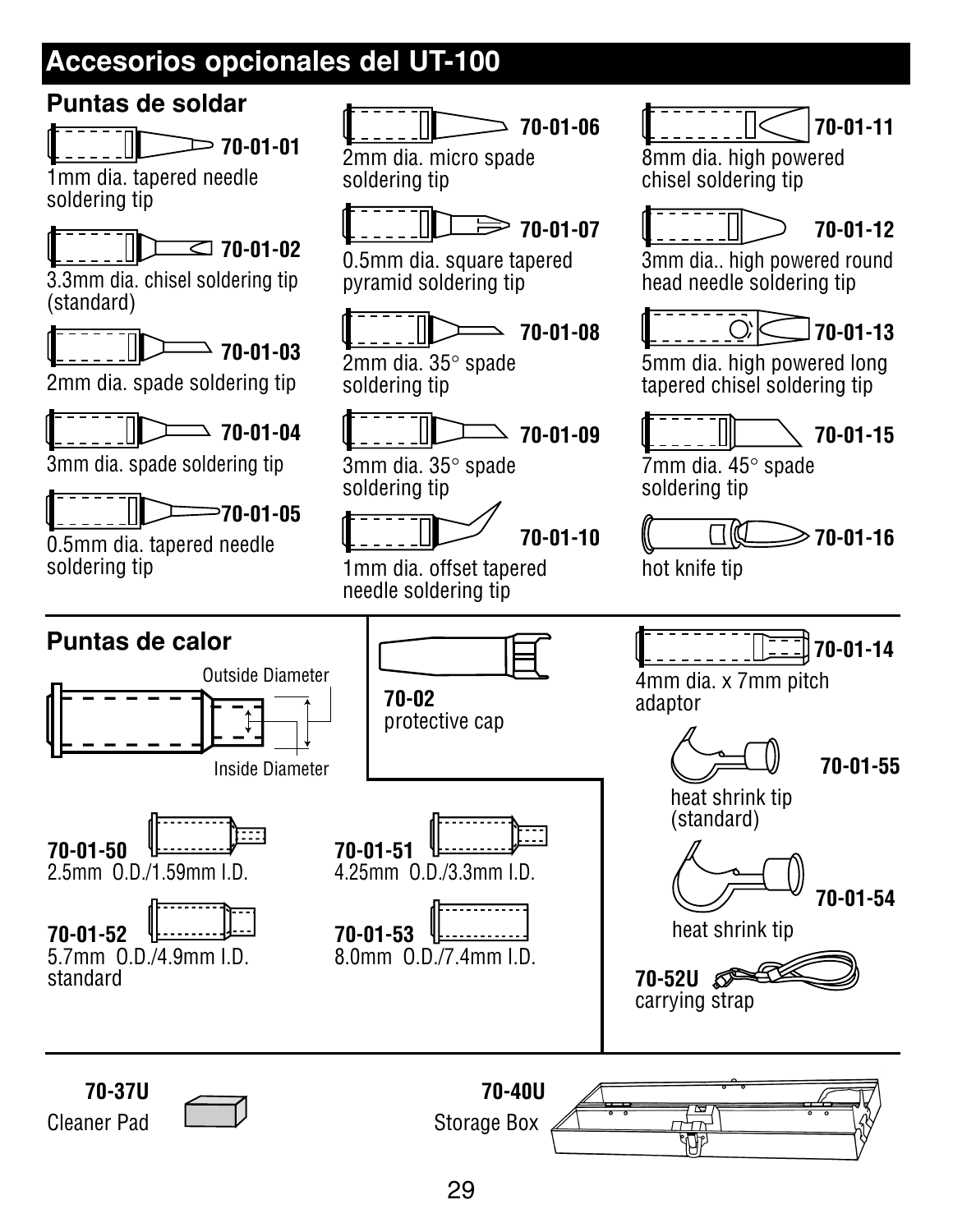### **Accesorios opcionales del UT-200**



#### **Gas butano Ultratane™**

"ULTRAREFINADO" por Master, el único gas butano aprobado para las Ultratorch.

- Punta universal de una sola pieza
- El método de refinación más puro posible
- Fórmula especial que no obstruye para permitir un uso prolongado

Nº de pieza 51773 - 5.125 oz.

Nº de pieza 10448 - Latas de 26 g.

MASTER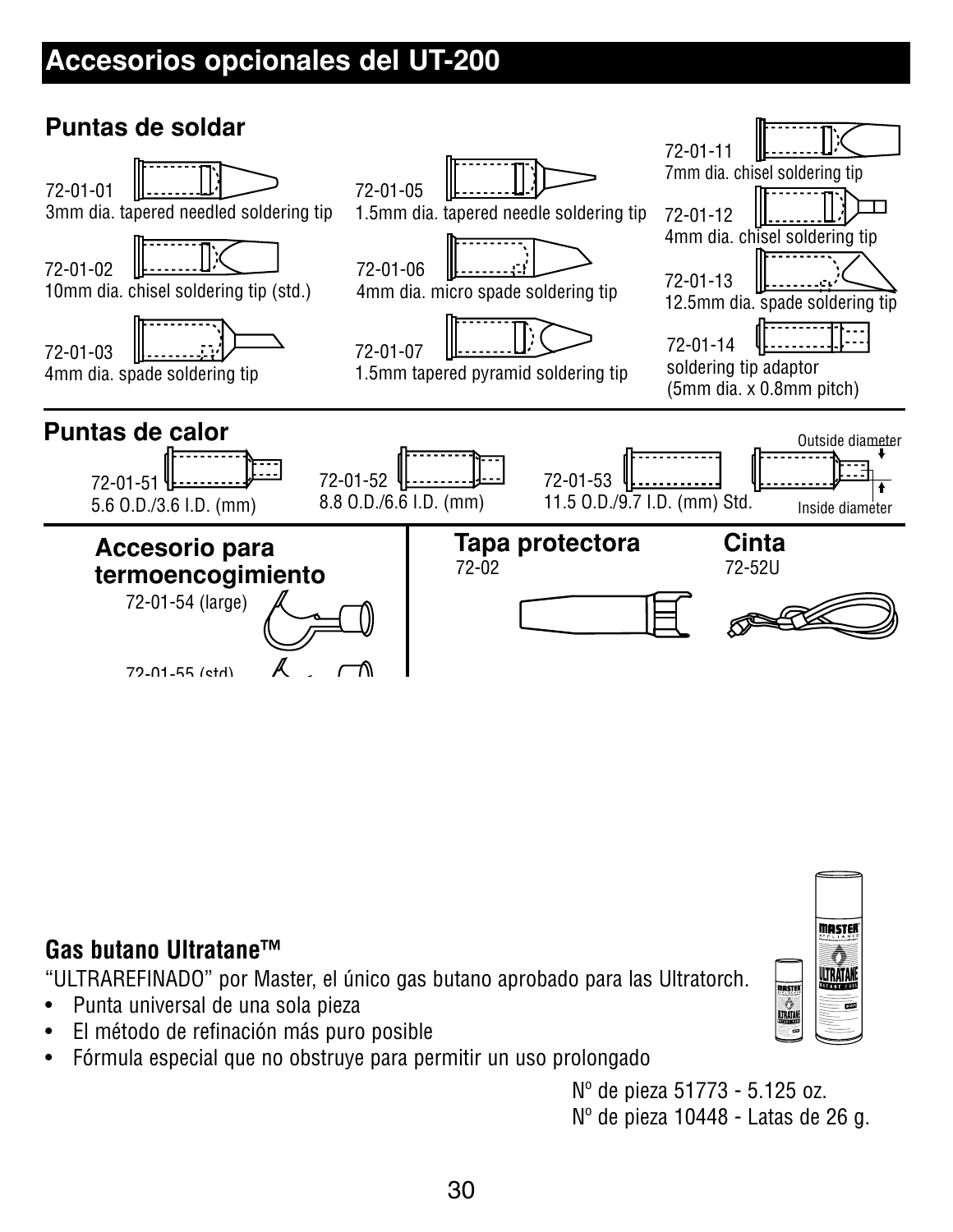| Búsqueda y solución de problemas |                                          |                                                              |  |
|----------------------------------|------------------------------------------|--------------------------------------------------------------|--|
| Problema                         | Causa probable                           | Solución                                                     |  |
| No enciende                      | a. Tangue vacío                          | a. Recarque con gas butano                                   |  |
|                                  | b. Expulsor obstruido                    | b. Instale un expulsor nuevo                                 |  |
|                                  | c. Gas demasiado abierto                 | c. Ajuste la palanca de control de gas a un<br>número menor. |  |
| Baja presión de                  | a. Objeto extraño bloqueando             | a. Limpie o reemplace las puntas                             |  |
| gas                              | las puntas                               | b. Sostenga la unidad en la mano y permita                   |  |
| Flama baja                       | b. Gas frío                              | que se caliente. NO CALIENTE EL                              |  |
|                                  |                                          | MANGO.                                                       |  |
|                                  | No hay suficiente a. Catalizador agotado | a. Reemplace con una punta nueva                             |  |
| calor                            | b. Poco gas                              | b. Recarque con gas butano.                                  |  |

**Nota:** Las Ultratorch utilizan la energía producida al evaporarse el gas butano. La temperatura ambiente afecta su funcionamiento. Ajuste la unidad como sea necesario.

#### **Reemplazo del expulsor**

El expulsor es donde se realiza la mezcla del aire y el gas. Es posible que a veces haya que reemplazarlo porque se tapó.

Desatornille la tuerca moleteada y quite la punta y su alojamiento. Oprima la palanca del obturador hacia arriba para exponer los orificios pequeños del expul-

sor de calor o de cautín. Inserte la llave ajustable auxiliar en uno de los orificios y gire hacia la izquierda hasta que afloje. (Siga girando hasta que se pueda quitar fácilmente.)

Instale el expulsor nuevo en lugar del expulsor que quitó. Dirija el expulsor del soplete hacia abajo y gire hacia la derecha hasta apretarlo con los dedos. Use una llave ajustable para apretar completamente. Reemplace la punta y el alojamiento de la punta.

#### **Almacenamiento de su herramienta de calor Ultratorch**

- 1. Deje que la unidad se enfríe y ponga la tapa protectora para guardarla.
- 2. Si no usará su unidad por algún tiempo, almacénela de la siguiente manera:

Almacénela en un lugar adecuado, evitando las altas temperaturas y lejos de los niños.

3. Deje el tanque a la mitad aproximadamente, para

que la lubricación del filtro de captación de gas esté siempre húmeda.

4. Coloque la válvula de control de flujo en 5.